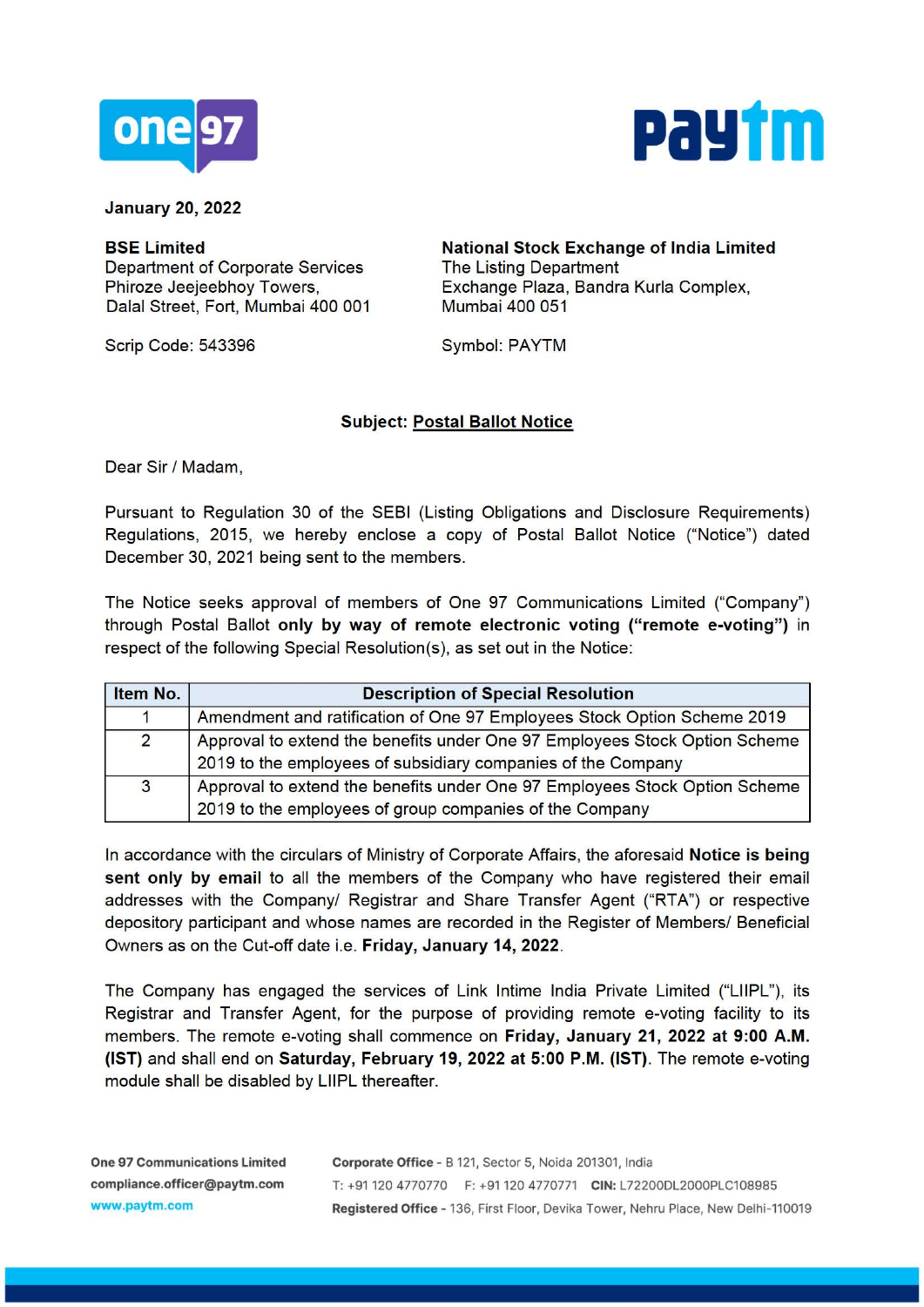



The result of Postal Ballot will be announced on or before **Tuesday, February 22, 2022.** 

Notice will also be available on the website of the Company i.e. www.paytm.com and on the website of Link lntime India Private Limited i.e. https://instavote.linkintime.co.in.

You are requested to kindly take the same on your records.

Thanking you

Yours faithfully, For One 97 Communications Limited

**CONS Amit Khera Company Secretary & Compliance Officer**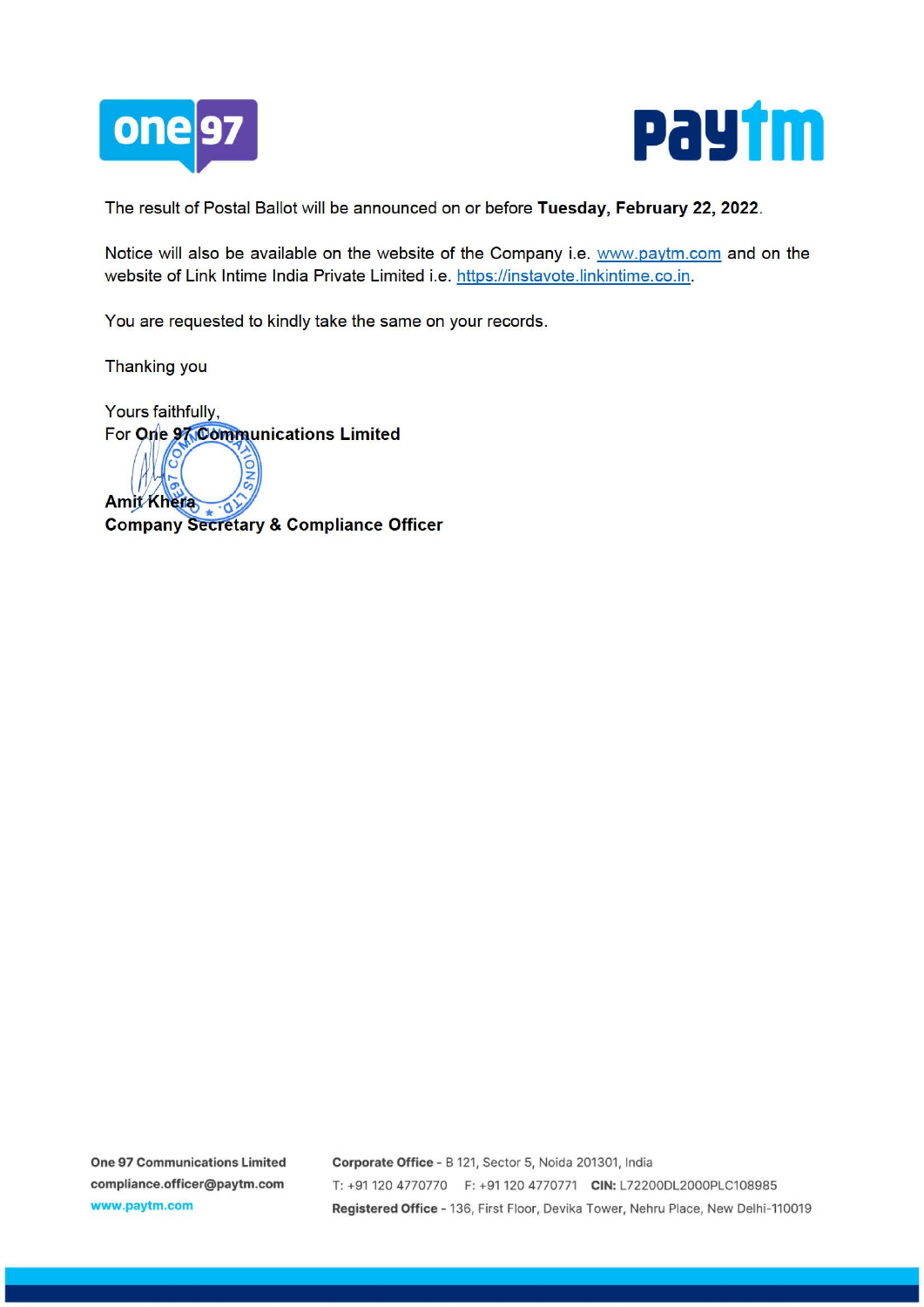

## **One 97 Communications Limited**

**CIN:** L72200DL2000PLC108985

**Registered Office:** First Floor, Devika Tower, Nehru Place, New Delhi - 110019, Delhi **Corporate Office:** B - 121, Sector - 5, Noida - 201301, Uttar Pradesh **Telephone No.:** +91 - 120 - 4770 770; **Fax:** +91 - 120 - 4770 771 **Email:** compliance.officer@paytm.com; **Website:** [www.paytm.com](http://www.paytm.com)

## **Postal Ballot Notice**

### Dear Members,

Notice is hereby given that in compliance with the provisions of Section 108, 110 and all other applicable provisions, if any, of the Companies Act, 2013 ("Act") read with Rule 20 and 22 of the Companies (Management and Administration) Rules, 2014 ("Rules") (including any amendment(s), statutory modification(s) or re-enactment(s) thereof), Secretarial Standard-2 on General Meetings ("SS-2") issued by the Institute of the Company Secretaries of India, Regulation 44 of the SEBI (Listing Obligations and Disclosure Requirements) Regulations, 2015 ("SEBI Listing Regulations") including any statutory modification(s), clarification(s), substitution(s) or re-enactment(s) thereof for the time being in force and guidelines prescribed by the Ministry of Corporate Affairs ("MCA") vide General Circular Nos. 14/2020 dated 8 April 2020, 17/2020 dated 13 April 2020, 22/2020 dated 15 June 2020, 33/2020 dated 28 September 2020, 39/2020 dated 31 December 2020, 10/2021 dated 23 June 2021 and 20/2021 dated December 08, 2021 (collectively referred to as the "MCA Circulars") and other applicable laws, rules and regulations, if any, the Special Resolutions set forth below, being unavoidable in nature, are proposed to be passed by the members of One 97 Communications Limited ("Company") through Postal Ballot, **only by way of voting through electronics means ("remote e-voting")**. Communication of assent / dissent of the members on the resolutions proposed in this Postal Ballot Notice ("Notice") will only take place through the remote e-voting system.

In accordance with the MCA Circulars, the Company is sending this Notice along with the explanatory statement only by email to all its members who have registered their email addresses with the Company or Depositories. If your e-mail address is not registered with the Company/ Depositories, please follow the process provided in the Notes to this Notice.

Members are requested to cast their vote through remote e-voting at any time **before 5:00 P.M. (IST) on Saturday, February 19, 2022** (i.e. the last date to cast vote electronically). The remote e-voting module shall be disabled thereafter.

The Notice shall also be uploaded on the website of the Company (www.paytm.com), on the website of Link Intime India Private Ltd., the Company's Registrar and Transfer Agent at https://instavote.linkintime.co.in and on the websites of National Stock Exchange of India Limited (www. nseindia.com) and BSE Limited (www.bseindia.com).

The detailed explanatory statement under Section 102(1) of the Act setting out the material facts relating to the resolution(s) and instructions for remote e-voting are annexed to this Notice.

### **Special Business**

### **Item No. 1:**

### **Amendment and Ratification of One 97 Employees Stock Option Scheme 2019**

To consider and if thought fit, to pass the following resolution as a **Special Resolution:**

**"RESOLVED THAT** pursuant to the provisions of Section 62(1)(b) read with Rule 12 of the Companies (Share Capital and Debentures) Rules, 2014 and all other applicable provisions, if any, of the Companies Act, 2013 and applicable rules made there under (including any amendment(s), statutory modification(s) or re-enactment thereof) ("Act"), in accordance with the provisions of the Memorandum of Association and Articles of Association of the Company, applicable provisions of Securities and Exchange Board of India (Share Based Employee Benefits and Sweat Equity) Regulations, 2021 ("SEBI (SBEB & SE) Regulations"), Securities and Exchange Board of India (Listing Obligations and Disclosure Requirements) Regulations, 2015 ("SEBI Listing Regulations"), the applicable provisions of the Foreign Exchange Management Act, 1999, including any amendment(s), statutory modification(s), variation(s) or reenactment(s) thereof ("FEMA"), the extant consolidated Foreign Direct Investment Policy, as amended and replaced from time to time ("FDI Policy"), the Foreign Exchange Management (Non-debt Instruments) Rules, 2019, as amended, Foreign Exchange Management (Transfer or Issue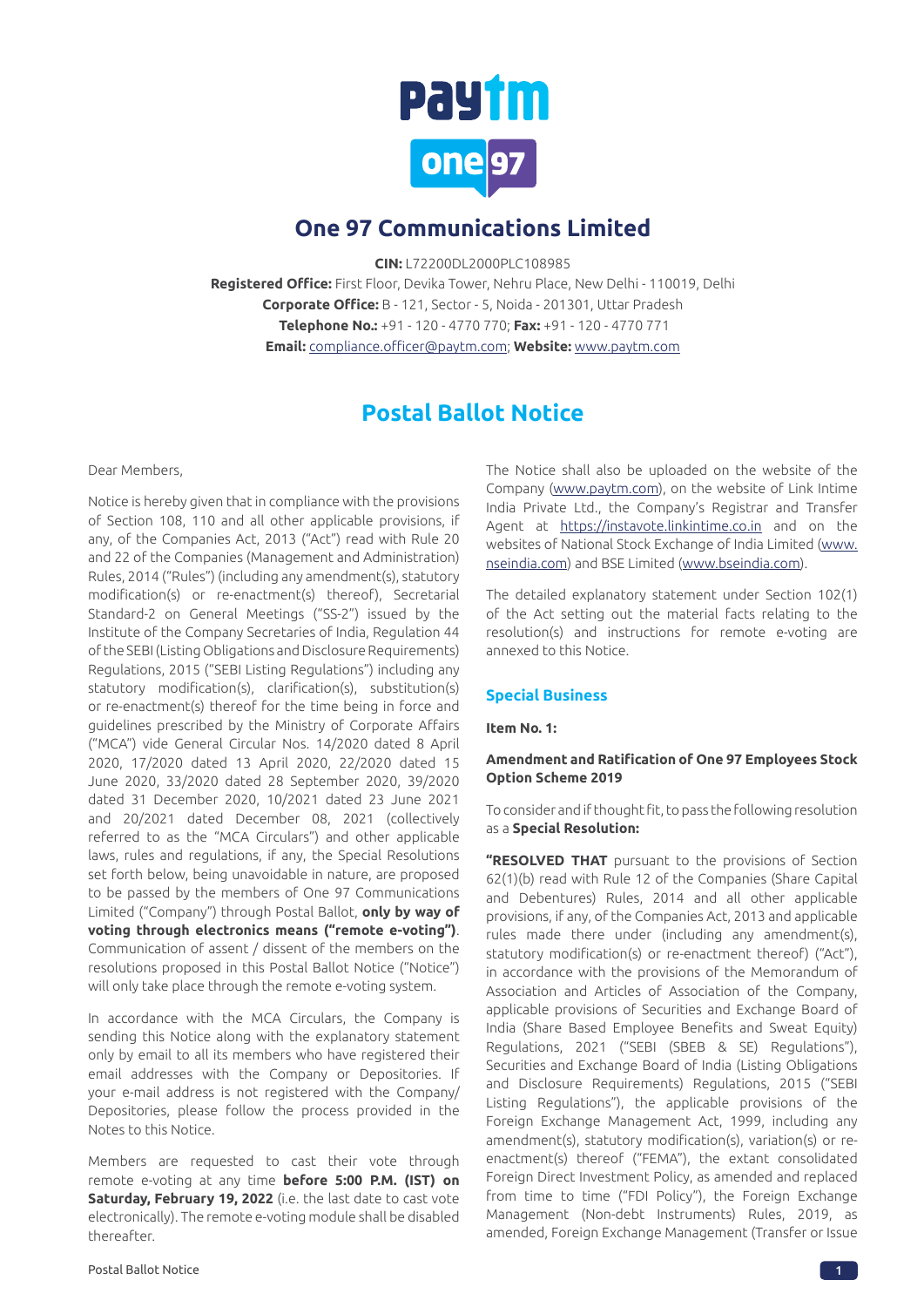

of Security by a Person Resident Outside India) Regulations, 2017, as amended and Master Directions issued by Reserve Bank of India, from time to time and such other applicable rules, regulations, guidelines, notifications, circulars and clarifications issued/ to be issued thereon by the Government of India ("GOI"), Ministry of Finance (Department of Economic Affairs) ("MoF"), Department for Promotion of Industry and Internal Trade, Ministry of Corporate Affairs ("MCA"), the Reserve Bank of India ("RBI"), the Securities and Exchange Board of India ("SEBI"), the BSE Limited and National Stock Exchange of India Limited ("Stock Exchanges") where the equity shares of the Company are listed and/or any other regulatory/ statutory authorities under any other applicable law, from time to time (hereinafter severally or collectively referred to as the "Appropriate Authorities") to the extent applicable and subject to the term(s), condition(s), modification(s), consent(s), sanction(s) and approval(s) of any of the Appropriate Authorities and guidelines and clarifications issued thereon from time to time and subject to such conditions and modifications as may be prescribed by any of them while granting such terms, conditions, modifications, approvals, consents and sanctions, the One 97 Employees Stock Option Scheme 2019 **("ESOP 2019")** as formulated and approved by the members of the Company on September 30, 2019 and as amended on September 02, 2020, March 26, 2021, July 12, 2021 and September 02, 2021 prior to the Initial Public Offer ("IPO") of the Company, be and is hereby ratified, approved, and amended as detailed in explanatory statement, and the consent of the members of the Company be and is hereby accorded to the Board of Directors of the Company (hereinafter referred to as the "Board" which term shall be deemed to include the Nomination & Remuneration Committee of the Company ("NRC") which also acts as the Compensation Committee, constituted by the Board to exercise its powers, including the powers, conferred by this resolution and/or such other persons as may be authorized in this regard by the Board and/or NRC), to create, offer, issue, reissue, grant, transfer and allot options, at any time, to or for the benefit of the employee(s) /directors of the Company (as may be permitted under applicable laws) and to issue fresh options, re-issue options that may have lapsed / cancelled / surrendered, already granted under the ESOP 2019.

**RESOLVED FURTHER THAT** the Board be and is hereby authorized to issue and allot equity shares upon exercise of options, from time to time, in accordance with the ESOP 2019.

**RESOLVED FURTHER THAT** the Board be and is hereby authorized to take necessary steps for listing of the equity shares to be allotted under the ESOP 2019 on the Stock Exchanges as per the provisions of the SEBI Listing Regulations, SEBI (SBEB & SE) Regulations and other applicable laws, regulations.

**RESOLVED FURTHER THAT** the equity shares to be allotted by the Company shall rank pari passu in all respects with the then existing equity shares of the Company.

**RESOLVED FURTHER THAT** in case of any corporate action(s) such as rights issue, bonus issue, split or consolidation of equity shares, merger/ amalgamation or sale of division/ undertaking or other reorganization etc., requisite adjustments (which may include adjustments to the number of options in ESOP 2019) shall be appropriately made, in a fair and reasonable manner in accordance with ESOP 2019.

**RESOLVED FURTHER THAT** the Board be and is hereby authorized without prejudice to the generality of the above, but subject to the terms, as approved by the members, to implement, formulate, evolve, decide upon and bring into effect the ESOP 2019 on such terms and conditions as broadly contained in the explanatory statement and to make any further modification(s), change(s), variation(s), alteration(s) or revision(s) in the terms and conditions of the ESOP 2019 (within the contours of the ESOP 2019), from time to time, including but not limited to, amendment(s) with respect to vesting conditions, period and schedule, exercise price, exercise period, performance/ eligibility criteria for grant/ vesting or to suspend, withdraw, terminate or revise the ESOP 2019 in such a manner as the Board or any other person authorized by the Board may determine.

**RESOLVED FURTHER THAT** the Board be and is hereby authorized to do all such acts, deeds, and things, as it may, in its absolute discretion deem necessary including but not limited to appoint Advisors, Merchant Bankers, Consultants or Representatives, being incidental for the effective implementation and administration of the ESOP 2019 and to make applications to the appropriate Authorities, for their requisite approvals and to take all necessary actions and with power on behalf of the Company to settle all such questions, difficulties or doubts whatsoever that may arise while implementing this resolution without requiring the Board to secure any further consent or approval of the members of the Company.

**RESOLVED FURTHER THAT** the Board be and is hereby also authorized to nominate and appoint one or more persons for carrying out any or all of the activities that the Board is authorized to do for the purpose of giving effect to this resolution."

### **Item No. 2:**

### **Approval to extend the benefits under One 97 Employees Stock Option Scheme 2019 to the employees of subsidiary companies of the Company**

To consider and if thought fit, to pass the following resolution as a **Special Resolution:**

**"RESOLVED THAT** pursuant to the provisions of Section 62(1)(b) read with Rule 12 of the Companies (Share Capital and Debentures) Rules, 2014 and all other applicable provisions, if any, of the Companies Act, 2013 and applicable rules made there under (including any amendment(s), statutory modification(s) or re-enactment thereof) ("Act"),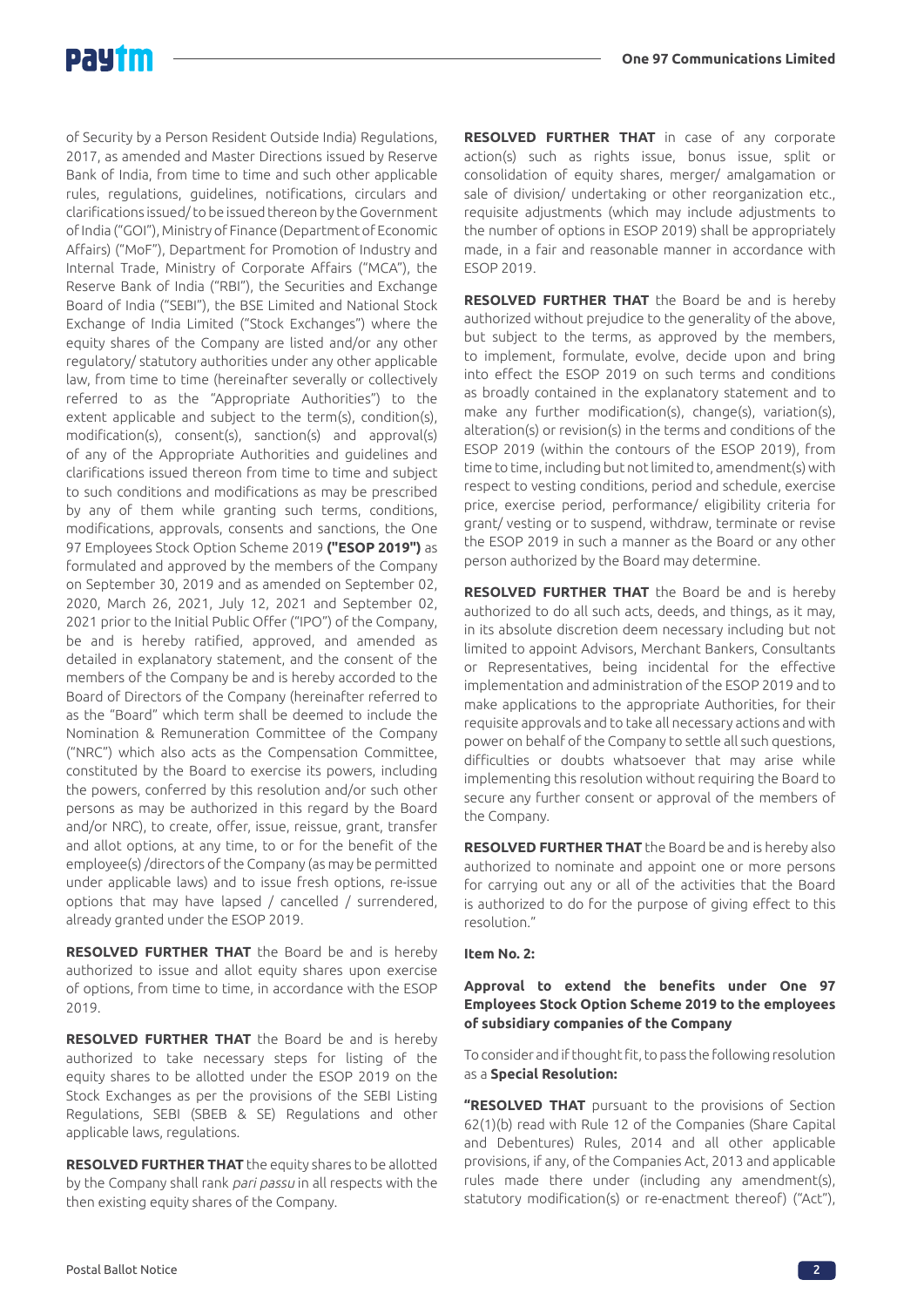

in accordance with the provisions of the Memorandum of Association and Articles of Association of the Company, applicable provisions of Securities and Exchange Board of India (Share Based Employee Benefits and Sweat Equity) Regulations, 2021 ("SEBI (SBEB & SE) Regulations"), Securities and Exchange Board of India (Listing Obligations and Disclosure Requirements) Regulations, 2015 ("SEBI Listing Regulations"), the applicable provisions of the Foreign Exchange Management Act, 1999, including any amendment(s), statutory modification(s), variation(s) or reenactment(s) thereof ("FEMA"), the extant consolidated Foreign Direct Investment Policy, as amended and replaced from time to time ("FDI Policy"), the Foreign Exchange Management (Non-debt Instruments) Rules, 2019, as amended, Foreign Exchange Management (Transfer or Issue of Security by a Person Resident Outside India) Regulations, 2017, as amended and Master Directions issued by Reserve Bank of India, from time to time and such other applicable rules, regulations, guidelines, notifications, circulars and clarifications issued/ to be issued thereon by the Government of India ("GOI"), Ministry of Finance (Department of Economic Affairs) ("MoF"), Department for Promotion of Industry and Internal Trade, Ministry of Corporate Affairs ("MCA"), the Reserve Bank of India ("RBI"), the Securities and Exchange Board of India ("SEBI"), the BSE Limited and National Stock Exchange of India Limited ("Stock Exchanges") where the equity shares of the Company are listed and/or any other regulatory/ statutory authorities under any other applicable law, from time to time (hereinafter severally or collectively referred to as the "Appropriate Authorities") to the extent applicable and subject to the term(s), condition(s), modification(s), consent(s), sanction(s) and approval(s) of any of the Appropriate Authorities and guidelines and clarifications issued thereon from time to time and subject to such conditions and modifications as may be prescribed by any of them while granting such terms, conditions, modifications, approvals, consents and sanctions, the One 97 Employees Stock Option Scheme 2019 **("ESOP 2019")** as formulated and approved by the members of the Company on September 30, 2019 and as amended on September 02, 2020, March 26, 2021, July 12, 2021 and September 02, 2021 prior to the Initial Public Offer ("IPO") of the Company, be and is hereby ratified, approved, and amended as detailed in explanatory statement, and the consent of the members of the Company be and is hereby accorded to the Board of Directors of the Company (hereinafter referred to as the "Board" which term shall be deemed to include the Nomination & Remuneration Committee of the Company ("NRC") which also acts as the Compensation Committee, constituted by the Board to exercise its powers, including the powers, conferred by this resolution and/or such other persons as may be authorized in this regard by the Board and/or NRC), to create, offer, issue, reissue, grant, transfer and allot options, at any time, to or for the benefit of the employee(s) /directors of the existing and future subsidiary companies of the Company (as may be permitted under applicable laws) and to issue fresh options, re-issue options that may have lapsed / cancelled / surrendered, already granted under the ESOP 2019.

**RESOLVED FURTHER THAT** the Board be and is hereby authorized to issue and allot equity shares upon exercise of options to employee(s) /directors of the existing and future subsidiary companies of the Company, from time to time, in accordance with the ESOP 2019.

**RESOLVED FURTHER THAT** the Board be and is hereby authorized to take necessary steps for listing of the equity shares to be allotted under the ESOP 2019 on the Stock Exchanges as per the provisions of the SEBI Listing Regulations, SEBI (SBEB & SE) Regulations and other applicable laws, regulations.

**RESOLVED FURTHER THAT** the equity shares to be allotted by the Company shall rank pari passu in all respects with the then existing equity shares of the Company.

**RESOLVED FURTHER THAT** in case of any corporate action(s) such as rights issue, bonus issue, split or consolidation of equity shares, merger/ amalgamation or sale of division/ undertaking or other reorganization etc., requisite adjustments (which may include adjustments to the number of options in ESOP 2019) shall be appropriately made, in a fair and reasonable manner in accordance with ESOP 2019.

**RESOLVED FURTHER THAT** the Board be and is hereby authorized without prejudice to the generality of the above, but subject to the terms, as approved by the members, to implement, formulate, evolve, decide upon and bring into effect the ESOP 2019 on such terms and conditions as broadly contained in the explanatory statement and to make any further modification(s), change(s), variation(s), alteration(s) or revision(s) in the terms and conditions of the ESOP 2019 (within the contours of the ESOP 2019), from time to time, including but not limited to, amendment(s) with respect to vesting conditions, period and schedule, exercise price, exercise period, performance/ eligibility criteria for grant/ vesting or to suspend, withdraw, terminate or revise the ESOP 2019 in such a manner as the Board or any other person authorized by the Board may determine.

**RESOLVED FURTHER THAT** the Board be and is hereby authorized to do all such acts, deeds, and things, as it may, in its absolute discretion deem necessary including but not limited to appoint Advisors, Merchant Bankers, Consultants or Representatives, being incidental for the effective implementation and administration of the ESOP 2019 and to make applications to the appropriate Authorities, for their requisite approvals and to take all necessary actions and with power on behalf of the Company to settle all such questions, difficulties or doubts whatsoever that may arise while implementing this resolution without requiring the Board to secure any further consent or approval of the members of the Company.

**RESOLVED FURTHER THAT** the Board be and is hereby also authorized to nominate and appoint one or more persons for carrying out any or all of the activities that the Board is authorized to do for the purpose of giving effect to this resolution."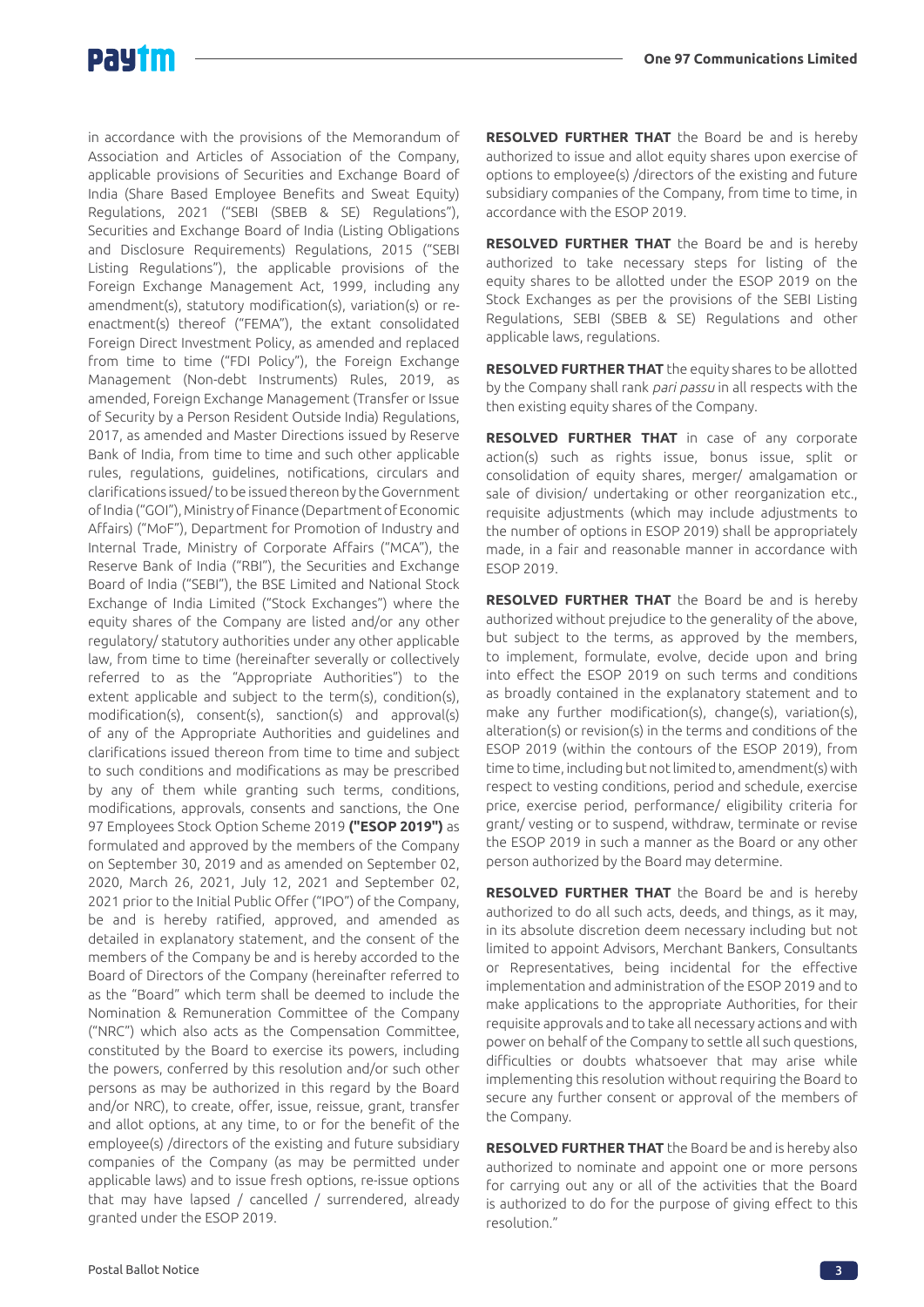

### **Item No. 3:**

### **Approval to extend the benefits under One 97 Employees Stock Option Scheme 2019 to the employees of group companies of the Company**

To consider and if thought fit, to pass the following resolution as a **Special Resolution:**

**"RESOLVED THAT** pursuant to the provisions of Section 62(1)(b) read with Rule 12 of the Companies (Share Capital and Debentures) Rules, 2014 and all other applicable provisions, if any, of the Companies Act, 2013 and applicable rules made there under (including any amendment(s), statutory modification(s) or re-enactment thereof) ("Act"), in accordance with the provisions of the Memorandum of Association and Articles of Association of the Company, applicable provisions of Securities and Exchange Board of India (Share Based Employee Benefits and Sweat Equity) Regulations, 2021 ("SEBI (SBEB & SE) Regulations"), Securities and Exchange Board of India (Listing Obligations and Disclosure Requirements) Regulations, 2015 ("SEBI Listing Regulations"), the applicable provisions of the Foreign Exchange Management Act, 1999, including any amendment(s), statutory modification(s), variation(s) or reenactment(s) thereof ("FEMA"), the extant consolidated Foreign Direct Investment Policy, as amended and replaced from time to time ("FDI Policy"), the Foreign Exchange Management (Non-debt Instruments) Rules, 2019, as amended, Foreign Exchange Management (Transfer or Issue of Security by a Person Resident Outside India) Regulations, 2017, as amended and Master Directions issued by Reserve Bank of India, from time to time and such other applicable rules, regulations, guidelines, notifications, circulars and clarifications issued/ to be issued thereon by the Government of India ("GOI"), Ministry of Finance (Department of Economic Affairs) ("MoF"), Department for Promotion of Industry and Internal Trade, Ministry of Corporate Affairs ("MCA"), the Reserve Bank of India ("RBI"), the Securities and Exchange Board of India ("SEBI"), the BSE Limited and National Stock Exchange of India Limited ("Stock Exchanges") where the equity shares of the Company are listed and/or any other regulatory/ statutory authorities under any other applicable law, from time to time (hereinafter severally or collectively referred to as the "Appropriate Authorities") to the extent applicable and subject to the term(s), condition(s), modification(s), consent(s), sanction(s) and approval(s) of any of the Appropriate Authorities and guidelines and clarifications issued thereon from time to time and subject to such conditions and modifications as may be prescribed by any of them while granting such terms, conditions, modifications, approvals, consents and sanctions, the One 97 Employees Stock Option Scheme 2019 **("ESOP 2019")** as formulated and approved by the members of the Company on September 30, 2019 and as amended on September 02, 2020, March 26, 2021, July 12, 2021 and September 02, 2021 prior to the Initial Public Offer ("IPO") of the Company, be and is hereby ratified, approved, and amended as detailed in explanatory statement, and the consent of the

members of the Company be and is hereby accorded to the Board of Directors of the Company (hereinafter referred to as the "Board" which term shall be deemed to include the Nomination & Remuneration Committee of the Company ("NRC") which also acts as the Compensation Committee, constituted by the Board to exercise its powers, including the powers, conferred by this resolution and/or such other persons as may be authorized in this regard by the Board and/or NRC), to create, offer, issue, reissue, grant, transfer and allot options, at any time, to or for the benefit of the employee(s) /directors of the existing and future group companies of the Company including associate companies, joint venture companies and holding company, if any and to issue fresh options, re-issue options that may have lapsed / cancelled / surrendered, already granted under the ESOP 2019.

**RESOLVED FURTHER THAT** the Board be and is hereby authorized to issue and allot equity shares upon exercise of options to employees of existing and future group companies of the Company including associate companies, joint venture companies and holding company, if any, from time to time, in accordance with the ESOP 2019.

**RESOLVED FURTHER THAT** the Board be and is hereby authorized to take necessary steps for listing of the equity shares to be allotted under the ESOP 2019 on the Stock Exchanges as per the provisions of the SEBI Listing Regulations, SEBI (SBEB & SE) Regulations and other applicable laws, regulations.

**RESOLVED FURTHER THAT** the equity shares to be allotted by the Company shall rank *pari passu* in all respects with the then existing equity shares of the Company.

**RESOLVED FURTHER THAT** in case of any corporate action(s) such as rights issue, bonus issue, split or consolidation of equity shares, merger/ amalgamation or sale of division/ undertaking or other reorganization etc., requisite adjustments (which may include adjustments to the number of options in ESOP 2019) shall be appropriately made, in a fair and reasonable manner in accordance with ESOP 2019.

**RESOLVED FURTHER THAT** the Board be and is hereby authorized without prejudice to the generality of the above, but subject to the terms, as approved by the members, to implement, formulate, evolve, decide upon and bring into effect the ESOP 2019 on such terms and conditions as broadly contained in the explanatory statement and to make any further modification(s), change(s), variation(s), alteration(s) or revision(s) in the terms and conditions of the ESOP 2019 (within the contours of the ESOP 2019), from time to time, including but not limited to, amendment(s) with respect to vesting conditions, period and schedule, exercise price, exercise period, performance/ eligibility criteria for grant/ vesting or to suspend, withdraw, terminate or revise the ESOP 2019 in such a manner as the Board or any other person authorized by the Board may determine.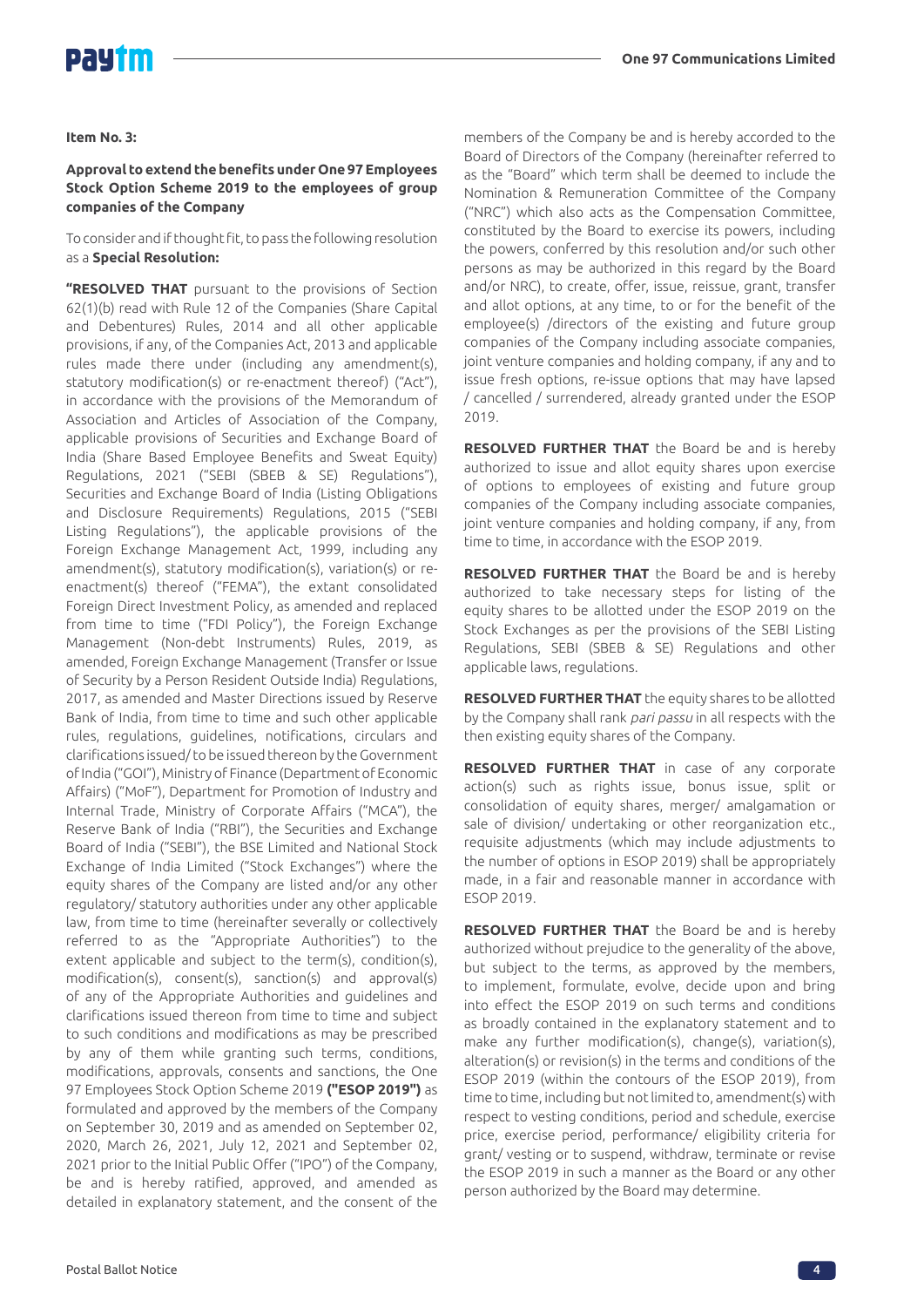

**RESOLVED FURTHER THAT** the Board be and is hereby authorized to do all such acts, deeds, and things, as it may, in its absolute discretion deem necessary including but not limited to appoint Advisors, Merchant Bankers, Consultants or Representatives, being incidental for the effective implementation and administration of the ESOP 2019 and to make applications to the appropriate Authorities, for their requisite approvals and to take all necessary actions and with power on behalf of the Company to settle all such questions, difficulties or doubts whatsoever that may arise while

implementing this resolution without requiring the Board to secure any further consent or approval of the members of the Company.

**RESOLVED FURTHER THAT** the Board be and is hereby also authorized to nominate and appoint one or more persons for carrying out any or all of the activities that the Board is authorized to do for the purpose of giving effect to this resolution."

First Floor, Devika Tower, For **One 97 Communications Limited** Nehru Place, New Delhi-110019 CIN: L72200DL2000PLC108985 E-mail id: compliance.officer@paytm.com

**Registered Office: Registered Office: By order of the Board of the Directors** 

### **Amit Khera Company Secretary & Compliance Officer**  Membership No.: A10827 Place: Noida, Uttar Pradesh Address: B - 121, Sector - 5,

Date: December 30, 2021 Noida - 201301, Uttar Pradesh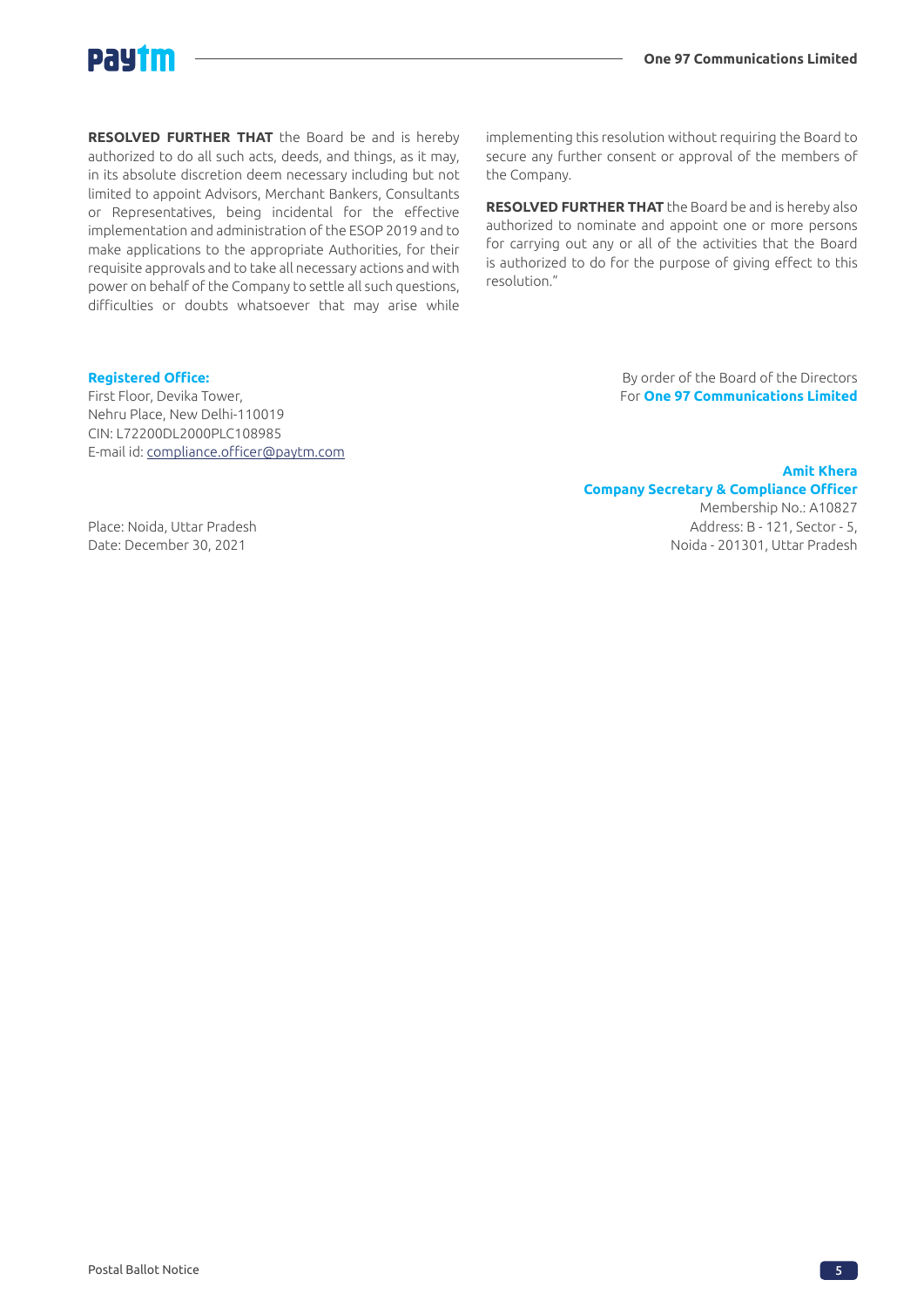# DAUT

### **NOTES:**

- 1. The Explanatory Statement pursuant to the provisions of Section 102 of the Act, setting out material facts in respect of the item nos. 1 to 3 is annexed hereto.
- 2. In view of the continuing COVID-19 pandemic and in accordance with MCA Circulars and SS-2, this Notice along with explanatory statement and remote e-voting instructions are being sent only through electronic mode to all those Members whose e-mail address are registered with the Company/Registrar and Share Transfer Agent ("RTA") or Depository/Depository Participants and whose names appear in the Register of Members of the Company and/ or in the Register of Beneficial Owners maintained by the Depositories as on **Friday, January 14, 2022 (the 'cut-off date').**

Members may note that this Notice shall also be uploaded on the website of the Company (www.paytm. com), on the website of Link Intime India Private Ltd. ("LIIPL"), the Company's Registrar and Transfer Agent at https://instavote.linkintime.co.in and on the websites of National Stock Exchange of India Limited (www. nseindia.com) and BSE Limited (www.bseindia.com).

- 3. In accordance with the requirements of MCA Circulars, physical copy of this Notice along with postal ballot forms and pre-paid business envelope will not be sent to the Members and accordingly, the Members are required to communicate their assent or dissent through remote e-voting system.
- 4. The voting rights of Members shall be in proportion to the equity shares held by the members in the paidup equity share capital of the Company as on **Cut-off**  date i.e. January 14, 2022. A person, whose name is recorded in the Register of Members of the Company and/ or in the Register of Beneficial Owners maintained by the Depositories as on the Cut-off date shall only be entitled to cast their vote through remote e-voting. A person who ceases to be a Member as on Cut-off date will not be entitled to vote and should treat this Notice for information purposes only.
- 5. To comply with the provisions of Sections 108 and 110 of the Act read with Rules, SS-2, MCA Circulars and Regulation 44 of SEBI Listing Regulations, the Members are provided with the facility to cast their vote electronically through remote e-voting services provided by LIIPL. Instructions for remote e-voting are provided in this Notice.
- 6. The remote e-voting period shall commence on **Friday, January 21, 2022 from 9:00 A.M. (IST)** onwards and shall end on **Saturday, February 19, 2022 at 5:00 P.M. (IST)** (both days inclusive). During this period, Members of the Company holding equity shares either in physical or dematerialized form as on the Cut-off date, i.e. Friday, January 14, 2022 (including those Members who may

not have received this Notice due to non-registration of their e-mail address with the Company or the Depositories / Depository Participants or RTA), may cast their vote electronically, in respect of the resolution(s) as set out in this Notice only through remote e-voting. The remote e-voting module shall be disabled by LIIPL thereafter. Once the vote on resolution is cast by a Member, no changes shall be allowed subsequently.

- 7. The Board of Directors of the Company has appointed Mr. Ankit Singhi (C.P No 16274), Company Secretary in Practice and Partner of PI & Associates, as Scrutinizer for conducting the Postal Ballot through remote e-voting process in a fair and transparent manner who had also communicated his willingness to be appointed for the said purpose.
- 8. The Scrutinizer's decision on the validity of the Postal Ballot shall be final. Upon completion of scrutiny of the remote e-voting, the Scrutinizer shall submit his report within 2 working days or 3 days, whichever is earlier, from the end of the remote e-voting period, to the Chairman or any other person authorized by him. The results of the Postal Ballot will be announced by the Chairman or any other person authorized by the Chairman in writing for this purpose **on or before Tuesday, February 22, 2022** at the Registered Office of Company. The said result along with Scrutinizer's report would also be displayed at the Registered and Corporate Office of the Company. Additionally, the Results will also be uploaded on the Company's website of the Company www.paytm.com as well as on LIIPL website- https://instavote.linkintime. co.in.
- 9. Members who have not registered their e-mail addresses are requested to register the same with the Company's Registrars and Transfer Agents / Depository Participant(s) for sending future communication(s) in electronic form. The email addresses can be registered with the Depository Participant(s) **("DP")** in case the shares are held in electronic form and with the RTA in case the shares are held in physical form.

### **Registration of Email Id:**

- a) In case, the shareholder's email ID is already registered with the Company/its Registrar & Share Transfer Agent / Depositories, log in details for remote e-voting are being sent on the registered email address.
- b) In case the shareholder has not registered his/her/their email address with the Company/its RTA/Depositories and/or not updated the Bank Account mandate, the following instructions to be followed:
	- i. Kindly log in to the website of the RTA, namely, Link Intime India Private Ltd., www.linkintime.co.in under Investor Services > Email/Bank detail Registration fill in the details and upload the required documents and submit. OR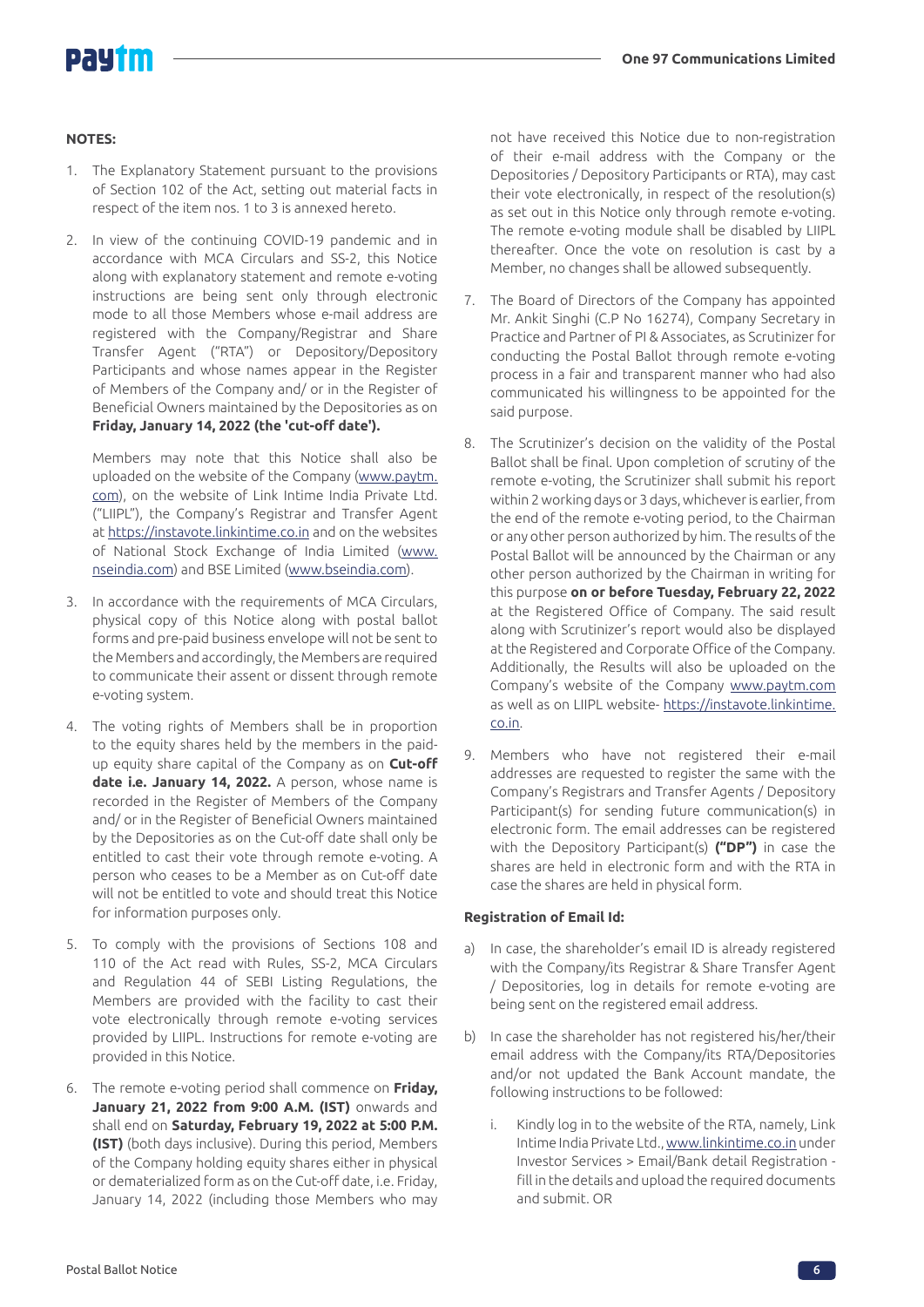

- ii. In the case of shares held in Demat mode: The shareholder may please contact the Depository Participant ("DP") and register the email address and bank account details in the demat account as per the process followed and advised by the DP.
- iii. Alternatively, Members may send an e-mail request to the email id: enotices@linkintime.co.in along with scanned copy of the signed request letter providing the email address, mobile number, selfattested PAN copy and Client Master copy in case of electronic folio and copy of share certificate in the case of physical folio.
- 10. The resolution(s), if passed by the requisite majority, shall be deemed to have been passed as if the same has been passed at a general meeting of the members convened in that behalf. The resolution, if approved by the requisite majority of members by means of Postal Ballot i.e. remote e-voting, shall be deemed to have

been passed on the last date specified by the Company for remote e-voting, i.e. **Saturday, February 19, 2022.**

- 11. All documents referred to in this Notice will also be available electronically for inspection without any fee by the members from the date of circulation of this Notice up to the closure of the remote e-voting period. Members seeking to inspect such documents can send an email to compliance.officer@paytm.com.
- 12. Instructions for remote e-voting are as below:

Pursuant to SEBI circular dated December 9, 2020, Individual members holding securities in demat mode can vote through their demat account maintained with Depositories and Depository Participants only post 9th June, 2021.

Members are advised to update their mobile number and email Id in their demat accounts to access e-Voting facility.

| Login method for Individual members holding securities in demat mode/ physical mode is given below: |  |
|-----------------------------------------------------------------------------------------------------|--|
|                                                                                                     |  |
|                                                                                                     |  |
|                                                                                                     |  |

| <b>Type of shareholders</b>                                                            | <b>Login Method</b>                                                                                                                                                                                                                                                                                                                                                                                                                                                                                                                                                                                                                                                                                                                                                                                                         |  |
|----------------------------------------------------------------------------------------|-----------------------------------------------------------------------------------------------------------------------------------------------------------------------------------------------------------------------------------------------------------------------------------------------------------------------------------------------------------------------------------------------------------------------------------------------------------------------------------------------------------------------------------------------------------------------------------------------------------------------------------------------------------------------------------------------------------------------------------------------------------------------------------------------------------------------------|--|
| <b>Individual Shareholders holding</b><br>securities in demat mode with<br><b>NSDL</b> | If you are already registered for NSDL IDeAS facility, please visit the e-Services<br>$\bullet$<br>website of NSDL. Open web browser by typing the following URL: https://<br>eservices.nsdl.com either on a Personal Computer or on a mobile. Once the<br>home page of e-Services is launched, click on the "Beneficial Owner" icon<br>under "Login" which is available under 'IDeAS' section. A new screen will open.<br>You will have to enter your User ID and Password.                                                                                                                                                                                                                                                                                                                                                |  |
|                                                                                        | After successful authentication, you will be able to see e-Voting services. Click<br>$\bullet$<br>on "Access to e-Voting" under e-Voting services and you will be able to see<br>e-Voting page. Click on company name or e-Voting service provider name and<br>you will be re-directed to e-Voting service provider website for casting your<br>vote during the remote e-Voting period or joining virtual meeting & voting<br>during the meeting.                                                                                                                                                                                                                                                                                                                                                                           |  |
|                                                                                        | • If the user is not registered for IDeAS e-Services, option to register is available<br>at https://eservices.nsdl.com. Select "Register Online for IDeAS "Portal or click<br>at https://eservices.nsdl.com/SecureWeb/IdeasDirectReg.jsp                                                                                                                                                                                                                                                                                                                                                                                                                                                                                                                                                                                    |  |
|                                                                                        | Visit the e-Voting website of NSDL. Open web browser by typing the following<br>URL: https://www.evoting.nsdl.com/ either on a Personal Computer or on a<br>mobile. Once the home page of e-Voting system is launched, click on the icon<br>"Login" which is available under 'Shareholder/Member' section. A new screen<br>will open. You will have to enter your User ID (i.e. your sixteen digit demat<br>account number hold with NSDL), Password/OTP and a Verification Code as<br>shown on the screen. After successful authentication, you will be redirected<br>to NSDL Depository site wherein you can see e-Voting page. Click on company<br>name or e-Voting service provider name and you will be redirected to e-Voting<br>service provider website for casting your vote during the remote e-Voting<br>period. |  |
| <b>Individual Shareholders holding</b><br>securities in demat mode with CDSL           | Existing user of who have opted for Easi / Easiest, they can login through their<br>$\bullet$<br>user id and password. Option will be made available to reach e-Voting page<br>without any further authentication. The URL for users to login to Easi / Easiest<br>are https://web.cdslindia.com/myeasi/home/login or www.cdslindia.com and<br>click on New System Myeasi.                                                                                                                                                                                                                                                                                                                                                                                                                                                  |  |
|                                                                                        | • After successful login of Easi / Easiest the user will be also able to see the E<br>Voting Menu. The Menu will have links of e-Voting service provider i.e. NSDL,<br>KARVY, LINKINTIME, CDSL. Click on e-Voting service provider name to cast<br>your vote.                                                                                                                                                                                                                                                                                                                                                                                                                                                                                                                                                               |  |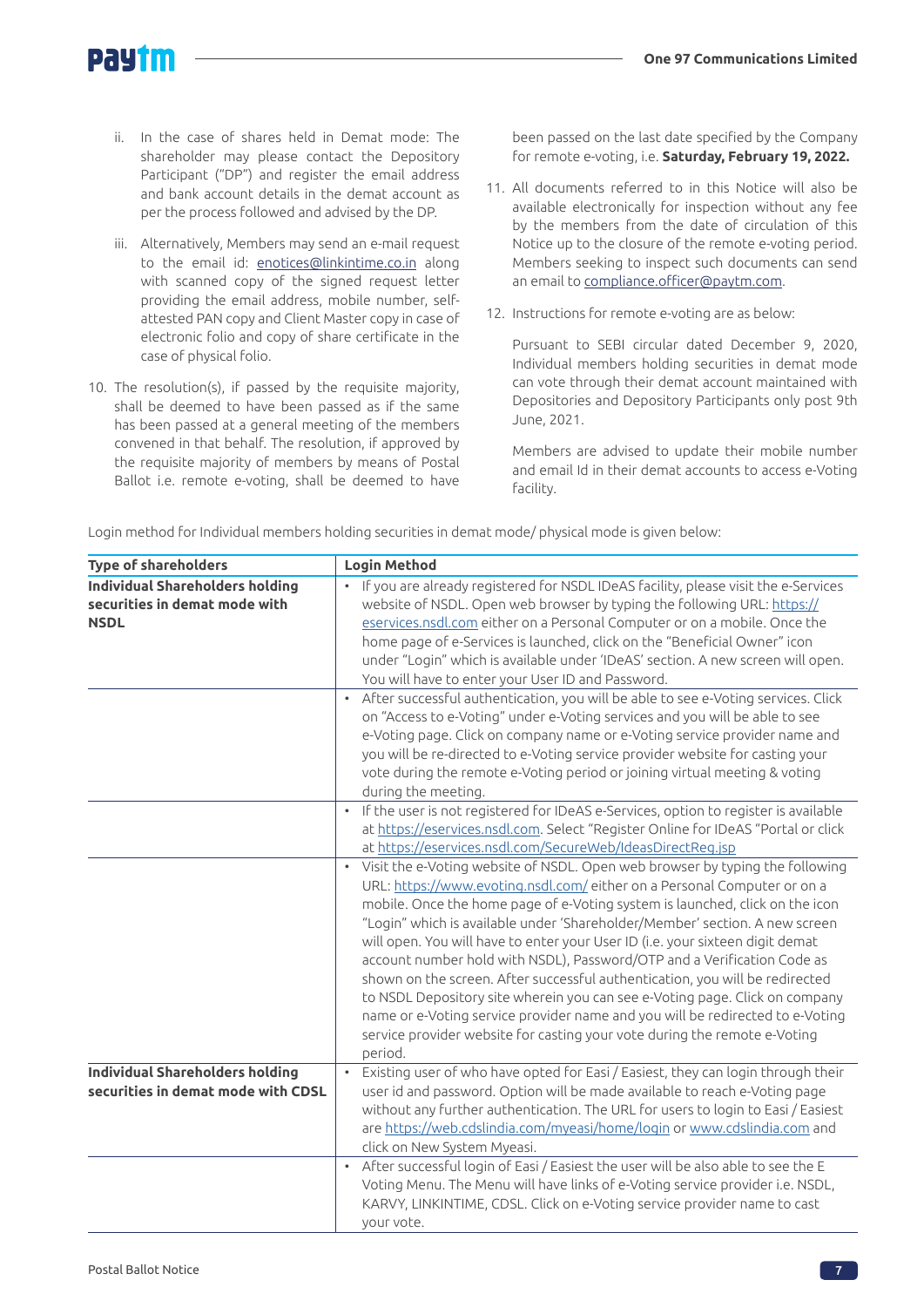# **Pay im**

 $\overline{a}$ 

| <b>Type of shareholders</b>                                                                                              | <b>Login Method</b>                                                                                                                                                                                                                                                                                                                                                                                                                                                                                                                                                                       |
|--------------------------------------------------------------------------------------------------------------------------|-------------------------------------------------------------------------------------------------------------------------------------------------------------------------------------------------------------------------------------------------------------------------------------------------------------------------------------------------------------------------------------------------------------------------------------------------------------------------------------------------------------------------------------------------------------------------------------------|
|                                                                                                                          | If the user is not registered for Easi/Easiest, option to register is available at<br>$\bullet$<br>https://web.cdslindia.com/myeasi/Registration/EasiRegistration                                                                                                                                                                                                                                                                                                                                                                                                                         |
| <b>Individual Shareholders (holding</b><br>securities in demat mode) &<br>login through their depository<br>participants | Alternatively, the user can directly access e-Voting page by providing demat<br>$\bullet$<br>Account Number and PAN No. from a link in www.cdslindia.com home page.<br>The system will authenticate the user by sending OTP on registered Mobile &<br>Email as recorded in the demat Account. After successful authentication, user<br>will be provided links for the respective ESP where the E Voting is in progress.<br>• You can also login using the login credentials of your demat account through<br>your Depository Participant registered with NSDL/CDSL for e-Voting facility. |
|                                                                                                                          | • Once login, you will be able to see e-Voting option. Once you click on e-Voting<br>option, you will be redirected to NSDL/CDSL Depository site after successful<br>authentication, wherein you can see e-Voting feature. Click on company name<br>or e-Voting service provider name and you will be redirected to e-Voting<br>service provider website for casting your vote during the remote e-Voting<br>period.                                                                                                                                                                      |
| <b>Individual Shareholders holding</b><br>securities in Physical mode<br>& evoting service Provider is                   | 1. Open the internet browser and launch the URL: https://instavote.linkintime.<br>co.in                                                                                                                                                                                                                                                                                                                                                                                                                                                                                                   |
| <b>LINKINTIME</b>                                                                                                        | Click on "Sign Up" under 'SHARE HOLDER' tab and register with your<br>following details: -                                                                                                                                                                                                                                                                                                                                                                                                                                                                                                |
|                                                                                                                          | A. User ID: Shareholders/ members holding shares in physical form shall<br><b>provide</b> Event No + Folio Number registered with the Company.                                                                                                                                                                                                                                                                                                                                                                                                                                            |
|                                                                                                                          | B. PAN: Enter your 10-digit Permanent Account Number (PAN) (Members who<br>have not updated their PAN with the Depository Participant (DP)/ Company<br>shall use the sequence number provided to you, if applicable.                                                                                                                                                                                                                                                                                                                                                                      |
|                                                                                                                          | C. DOB/DOI: Enter the Date of Birth (DOB) / Date of Incorporation (DOI) (As<br>recorded with your DP / Company - in DD/MM/YYYY format)                                                                                                                                                                                                                                                                                                                                                                                                                                                    |
|                                                                                                                          | D. Bank Account Number: Enter your Bank Account Number (last four digits),<br>as recorded with your DP/Company.                                                                                                                                                                                                                                                                                                                                                                                                                                                                           |
|                                                                                                                          | Shareholders/ members holding shares in <b>physical form</b> but have not<br>recorded 'C' and 'D', shall provide their Folio number in 'D' above                                                                                                                                                                                                                                                                                                                                                                                                                                          |
|                                                                                                                          | Set the password of your choice (The password should contain minimum 8<br>characters, at least one special Character (@!#\$&*), at least one numeral, at<br>least one alphabet and at least one capital letter).                                                                                                                                                                                                                                                                                                                                                                          |
|                                                                                                                          | Click "confirm" (Your password is now generated).                                                                                                                                                                                                                                                                                                                                                                                                                                                                                                                                         |
|                                                                                                                          | 2. Click on 'Login' under 'SHARE HOLDER' tab.                                                                                                                                                                                                                                                                                                                                                                                                                                                                                                                                             |
|                                                                                                                          | 3. Enter your User ID, Password and Image Verification (CAPTCHA) Code and click<br>on 'Submit'.                                                                                                                                                                                                                                                                                                                                                                                                                                                                                           |
|                                                                                                                          | 4. After successful login, you will be able to see the notification for e-voting.<br>Select 'View' icon.                                                                                                                                                                                                                                                                                                                                                                                                                                                                                  |
|                                                                                                                          | 5. E-voting page will appear.                                                                                                                                                                                                                                                                                                                                                                                                                                                                                                                                                             |
|                                                                                                                          | 6. Refer the Resolution description and cast your vote by selecting your desired<br>option 'Favour / Against' (If you wish to view the entire Resolution details,<br>click on the 'View Resolution' file link).                                                                                                                                                                                                                                                                                                                                                                           |
|                                                                                                                          | 7. After selecting the desired option i.e. Favour / Against, click on 'Submit'. A<br>confirmation box will be displayed. If you wish to confirm your vote, click on<br>'Yes', else to change your vote, click on 'No' and accordingly modify your vote.                                                                                                                                                                                                                                                                                                                                   |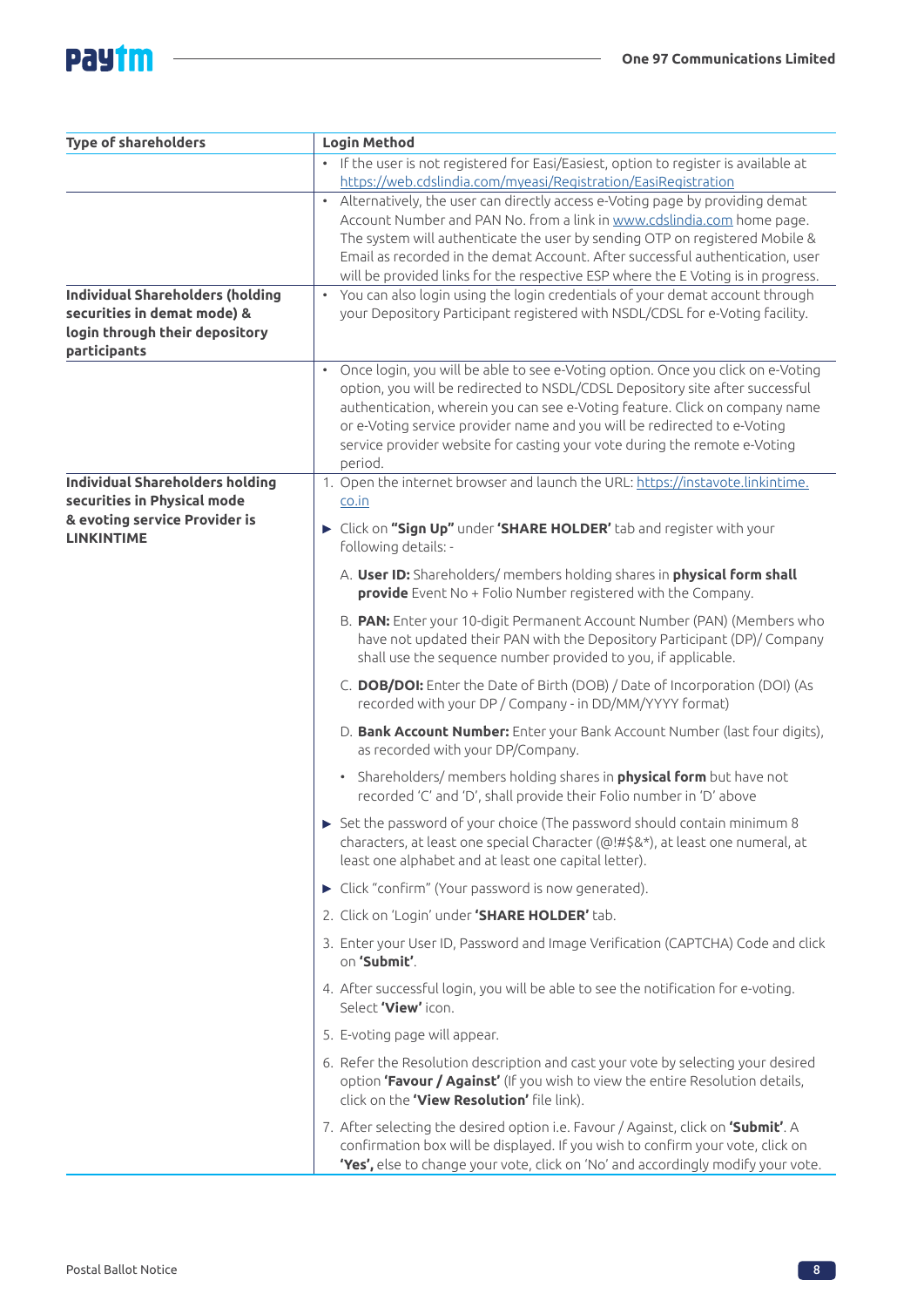

### **Guidelines for Institutional shareholders:**

Institutional shareholders (i.e. other than Individuals, HUF, NRI etc.) and Custodians are required to log on the e-voting system of LIIPL at https://instavote.linkintime.co.in and register themselves as **'Custodian / Mutual Fund / Corporate Body'**. They are also required to upload a scanned certified true copy of the board resolution /authority letter/power of attorney etc. together with attested specimen signature of the duly authorised representative(s) in PDF format in the **'Custodian / Mutual Fund / Corporate Body'** login for the Scrutinizer to verify the same.

### **Individual Shareholders holding securities in Physical mode & evoting service Provider is LINKINTIME, have forgotten the password:**

- Click on **'Login'** under **'SHARE HOLDER'** tab and further Click **'forgot password?'**
- Enter **User ID,** select **Mode** and Enter Image Verification (CAPTCHA) Code and Click on **'Submit'**.
- In case shareholders/ members is having valid email address, Password will be sent to his / her registered e-mail address.
- Shareholders/ members can set the password of his/her choice by providing the information about the particulars of the Security Question and Answer, PAN, DOB/DOI, Bank Account Number (last four digits) etc. as mentioned above.
- The password should contain minimum 8 characters, at least one special character (@!#\$&\*), at least one numeral, at least one alphabet and at least one capital letter.

### **Individual Shareholders holding securities in demat mode with NSDL/ CDSL have forgotten the password:**

- Shareholders/ members who are unable to retrieve User ID/ Password are advised to use Forget User ID and Forget Password option available at abovementioned depository/ depository participants website.
	- It is strongly recommended not to share your password with any other person and take utmost care to keep your b. password confidential.
	- For shareholders/ members holding shares in physical form, the details can be used only for voting on the resolution contained in this Notice.
	- During the voting period, shareholders/ members can login any number of time till they have voted on the resolution(s) for a particular "Event".

### **Helpdesk for Individual Shareholders holding securities in demat mode:**

In case shareholders/ members holding securities in demat mode have any technical issues related to login through Depository i.e. NSDL/ CDSL, they may contact the respective helpdesk given below:

| Login type                                                            | <b>Helpdesk details</b>                                                                                                                                                           |
|-----------------------------------------------------------------------|-----------------------------------------------------------------------------------------------------------------------------------------------------------------------------------|
| Individual Shareholders holding<br>securities in demat mode with NSDL | Members facing any technical issue in login can contact NSDL helpdesk by<br>sending a request at evoting@nsdl.co.in or call at toll free no.: 1800 1020 990<br>and 1800 22 44 30  |
| Individual Shareholders holding<br>securities in demat mode with CDSL | Members facing any technical issue in login can contact CDSL helpdesk by<br>sending a request at helpdesk.evoting@cdslindia.com or contact at 022-<br>23058738 or 22-23058542-43. |

### **Helpdesk for Individual Shareholders holding securities in physical mode/ Institutional shareholders & e-voting service Provider is LINKINTIME.**

In case members have any queries or issues regarding remote e-voting, they may refer the (i) Frequently Asked Questions ("FAQs"); or (ii) Instavote e-voting manual, available under Help section at https://instavote.linkintime.co.in, or Contact Mr. Rajiv Ranjan of LIIPL, C-101, 247 Park, L.B.S. Marg, Vikhroli (West), Mumbai 400 083, Maharashtra, India or Call at :- Tel : 022 – 49186000 or write an email to enotices@linkintime.co.in.

First Floor, Devika Tower, For **One 97 Communications Limited** Nehru Place, New Delhi-110019 CIN: L72200DL2000PLC108985 E-mail id: compliance.officer@paytm.com

**Registered Office: By order of the Board of the Directors** 

**Amit Khera** 

**Company Secretary & Compliance Officer** 

Membership No.: A10827 Place: Noida, Uttar Pradesh Address: B - 121, Sector - 5, Date: December 30, 2021 Noida - 201301, Uttar Pradesh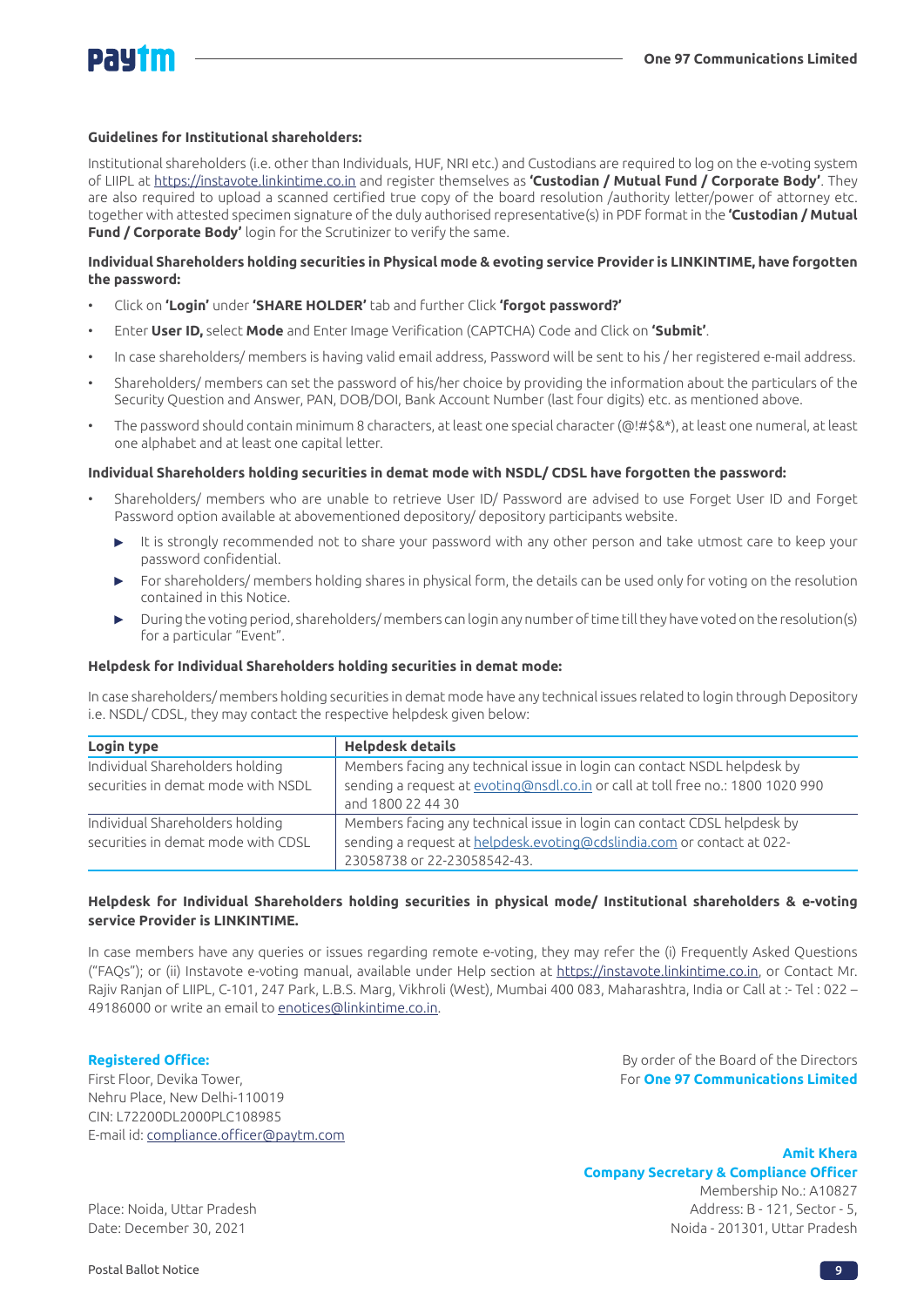## **EXPLANATORY STATEMENT PURSUANT TO SECTION 102 OF THE COMPANIES ACT, 2013**

### **Item Nos. 1, 2 and 3**

Equity based remuneration includes alignment of personal goals of the employees with Organizational objectives by participating in the ownership of the Company. The Board of Directors of your Company understands the need to enhance the employee engagement, to reward the employees for their association and performance as well as to motivate them to contribute to the growth and profitability of the Company.

In order to reward and retain the key employees and to create a sense of ownership and participation amongst them, the members of the Company has in their meeting held on September 30, 2019 approved the One 97 Employees Stock Option Scheme 2019 **("ESOP 2019")** and the same has been amended by the members on September 02, 2020, March 26, 2021, July 12, 2021 and September 02, 2021.

The ESOP 2019 was implemented in due compliance of the provisions of the then applicable laws and rules framed thereunder. However, thereafter, there have been significant regulatory changes with the introduction of the SEBI (SBEB & SE) Regulations.

It is thought expedient to amend/ update the ESOP-2019 with a view to align the ESOP-2019 with the provisions of the SEBI (SBEB & SE) Regulations and make certain other changes as explained hereinafter in this explanatory statement. The said amendments/ changes in ESOP 2019 are not prejudicial to the interests of the employees/ directors of (i) the Company; or (ii) subsidiaries of the Company (iii) group companies (including associate companies, joint venture companies and holding company, if any).

The Board of Directors, at its meeting held on December 30, 2021, based on the recommendation of Nomination and Remuneration Committee ("NRC") and subject to approval of members, approved the proposal for ratification and amendment in ESOP 2019.

Pursuant to Section 62 of the Act, the applicable provisions of Rules and Regulation 7 of SEBI (SBEB & SE) Regulations, a company may vary the terms of employees stock option schemes by way of passing special resolution by the members.

In terms of Regulation 12(1) of the SEBI (SBEB & SE) Regulations, no company shall make any fresh grant which involves allotment or transfer of equity shares to eligible employees under any ESOP scheme formulated prior to its Initial Public Offering ("IPO") and prior to the listing of its equity shares ('Pre-IPO Scheme') unless: (i) such Pre-IPO Scheme is in conformity with the SEBI (SBEB & SE) Regulations; and (ii) Such Pre-IPO Scheme is ratified by its members subsequent to the IPO.

In terms of Regulation 6 of SEBI (SBEB & SE) Regulations, approval of the Members by way of separate Special Resolution is also required for granting Options to the employees of subsidiary companies / group companies (including associate companies, joint venture companies or holding company, if any) as defined in SEBI (SBEB & SE) Regulations/ the Act.

In view of above, approval of Members is sought by way of a Special Resolution(s) as set out in Item Nos. 1, 2 and 3.

### **Key Variations in the ESOP 2019:**

a) The details of the key variations proposed to the ESOP Scheme are provided below:

| Clause      | <b>Existing Provision</b>                                                                                                 | <b>New Provision</b>                                                                                          |
|-------------|---------------------------------------------------------------------------------------------------------------------------|---------------------------------------------------------------------------------------------------------------|
| $3.1$ (ix.) | "Employee" means                                                                                                          | "Employee" means                                                                                              |
|             | (a) a permanent employee<br>of the Company who has                                                                        | For grants made before the Initial Public Offer:                                                              |
|             | been working in India or<br>outside India; or                                                                             | (a) a permanent employee of the Company who has been working in India<br>or outside India; or                 |
|             | (b) a Director of the company,<br>whether a whole time<br>director or not but<br>Independent<br>excluding<br>Director; or | (b) a Director of the company, whether a whole time director or not but<br>excluding Independent Director; or |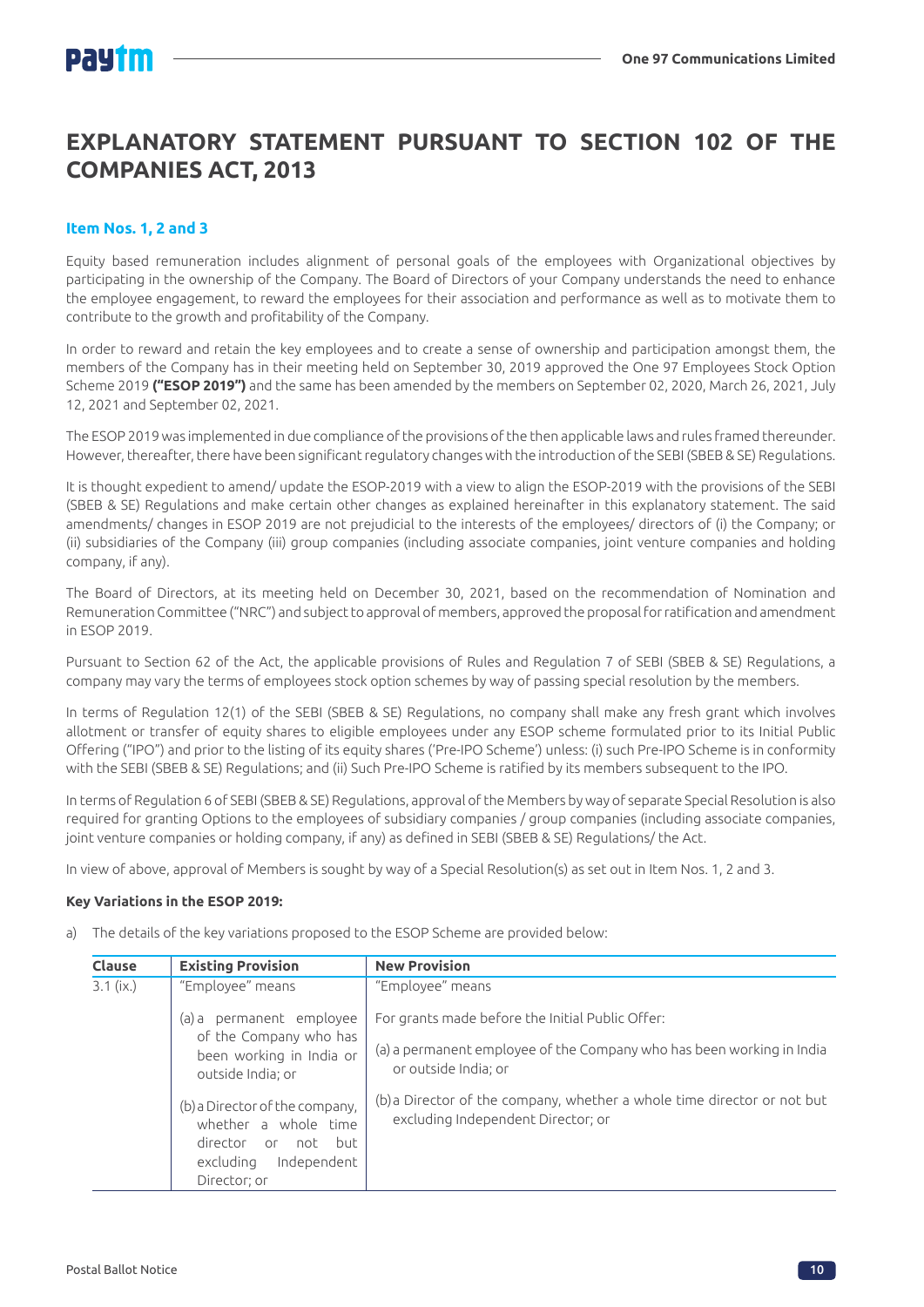$\overline{\phantom{0}}$ 

# **Paytm**

| Clause         | <b>Existing Provision</b>                                                                                                                                                                                        | <b>New Provision</b>                                                                                                                                                                                                                                                                                                                                                         |
|----------------|------------------------------------------------------------------------------------------------------------------------------------------------------------------------------------------------------------------|------------------------------------------------------------------------------------------------------------------------------------------------------------------------------------------------------------------------------------------------------------------------------------------------------------------------------------------------------------------------------|
|                | (c) an employee as defined<br>in sub-clauses (a) or (b)<br>of a subsidiary, in India                                                                                                                             | (c) an employee as defined in sub-clauses (a) or (b) of a subsidiary, in India<br>or outside India, or of a holding company of the Company (if any) but<br>does not include -                                                                                                                                                                                                |
|                | or outside India, or of a<br>holding company of the<br>Company (if any) but does                                                                                                                                 | (i) an employee who is a promoter or a person belonging to the<br>promoter group, if applicable, or                                                                                                                                                                                                                                                                          |
|                | not include -<br>(i) an employee who is a<br>promoter or a person                                                                                                                                                | (ii) a Director who either himself or through his relative or through any<br>body corporate, directly or indirectly, holds more than ten percent<br>(10%) of the outstanding equity shares of the Company.                                                                                                                                                                   |
|                | belonging<br>the<br>to<br>if<br>promoter<br>дгоир,                                                                                                                                                               | For grants made after the Initial Public Offer:                                                                                                                                                                                                                                                                                                                              |
|                | applicable, or<br>(ii) a Director who either                                                                                                                                                                     | (a) an employee as designated by the Company, who is exclusively working<br>in India or outside India; or                                                                                                                                                                                                                                                                    |
|                | himself or through his<br>relative or through<br>any body corporate,<br>directly or indirectly,                                                                                                                  | (b) a Director of the Company, whether a whole time director or not,<br>including a non-executive director who is not a promoter or member<br>of the promoter group (if any), but excluding independent director; or                                                                                                                                                         |
|                | holds more than ten<br>percent (10%) of the<br>outstanding<br>equity<br>shares of the Company.                                                                                                                   | (c) an employee as defined in sub-clauses (a) or (b) of a group company<br>including subsidiary company or associate company or joint venture<br>company, in India or outside India, or of a holding company of the<br>Company (if any) but does not include -                                                                                                               |
|                |                                                                                                                                                                                                                  | (i) an employee who is a promoter or a person belonging to the<br>promoter group, if applicable, or                                                                                                                                                                                                                                                                          |
|                |                                                                                                                                                                                                                  | (ii) a Director who either himself or through his relative or through any<br>body corporate, directly or indirectly, holds more than ten percent<br>(10%) of the outstanding equity shares of the Company.                                                                                                                                                                   |
| 11             | The exercise price per Option<br>shall be the consideration<br>payable by an for exercising<br>an Option. Payment of                                                                                             | Under this Scheme, the exercise price for Options will be decided by the<br>Nomination and Remuneration Committee. However, in any case the<br>exercise price shall not go below the face value of equity shares of the<br>Company.                                                                                                                                          |
|                | the Exercise Price shall be<br>made by a crossed cheque<br>or a demand draft drawn<br>in favour of the Company<br>or in such other manner<br>the Nomination and<br>as<br>Remuneration<br>Committee<br>may decide | The exercise price per Option shall be the consideration payable by an<br>Option Grantee for exercising an Option. Payment of the Exercise Price<br>shall be made by a crossed cheque or a demand draft drawn in favour of<br>the Company or online modes (RTGS/NEFT/IMPS/UPI etc.) or in such other<br>manner as the Nomination and Remuneration Committee may decide.      |
| $13$ (g), (h), | No such clause                                                                                                                                                                                                   | (g) In the event of a Director who has vacated the office due to retirement:                                                                                                                                                                                                                                                                                                 |
| (i), (j)       |                                                                                                                                                                                                                  | i. all Vested Options should be exercised by the Option Grantee as per<br>the terms of the grant; and                                                                                                                                                                                                                                                                        |
|                |                                                                                                                                                                                                                  | ii. all Unvested Options would continue to vest in accordance<br>with the respective vesting schedules even after retirement or<br>superannuation in accordance with the applicable law and can<br>be exercised as per the terms of the grant, unless otherwise<br>determined by the Nomination and Remuneration Committee<br>whose determination will be final and binding. |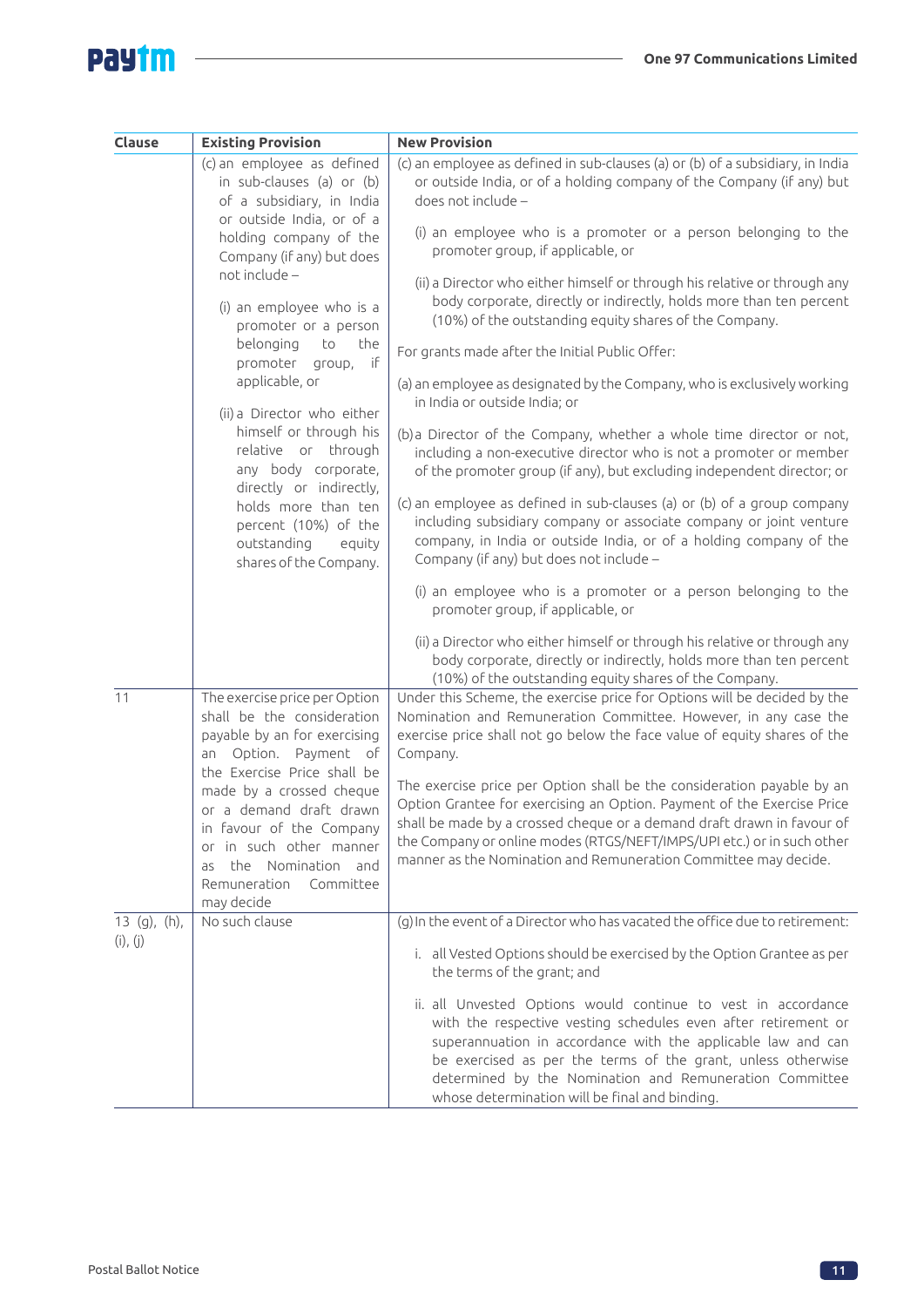# PAUT

| Clause | <b>Existing Provision</b> | <b>New Provision</b>                                                                                                                                                                                                                                                                                                                                                                                                                                                                                      |
|--------|---------------------------|-----------------------------------------------------------------------------------------------------------------------------------------------------------------------------------------------------------------------------------------------------------------------------------------------------------------------------------------------------------------------------------------------------------------------------------------------------------------------------------------------------------|
|        |                           | (h) In the event that a Grantee is transferred or deputed to an associate<br>company prior to vesting or exercise of Options, the vesting and<br>exercise of Options, as per the terms of grant, shall continue in case<br>of such transferred or deputed Grantee even after the transfer or<br>deputation.                                                                                                                                                                                               |
|        |                           | (i) In the event that a Grantee is transferred pursuant to scheme of<br>arrangement, amalgamation, merger or demerger or continued in the<br>existing Company, prior to the vesting or exercise, the treatment of<br>options in such case shall be specified in such scheme of arrangement,<br>amalgamation, merger or demerger provided that such treatment<br>shall not be prejudicial to the interest of the Grantee.                                                                                  |
|        |                           | (j) In the event that a Grantee is transferred or deputed to a Group<br>Company or Subsidiary Company or Holding Company, all unvested<br>options on the date of submission of resignation or on the date of<br>termination shall expire and stand terminated with effect from such<br>respective date. However, all Vested Options as on such respective<br>date shall be exercisable by the Employee immediately, but in no event<br>later than three months of such employee's transfer or deputation. |
| 19.10  | No such clause            | The maximum quantum of benefits that will be provided to every eligible<br>Employee under the Scheme will be the difference between the market<br>value of Company's Share on the Stock Exchanges as on the Date of<br>Exercise of Options and the Exercise Price paid by the Employee.                                                                                                                                                                                                                   |

### **b) Rationale for the variation of the ESOP 2019:**

- i. The amendments, including those mentioned herein, are proposed to be undertaken in order to comply with the SEBI (SBEB & SE) Regulations consequent to the listing of the Company, and to make corresponding changes in the ESOP 2019.
- ii. The proposed amendments also contain certain editorial changes, and consistency changes.
- iii. The proposed amendments are not detrimental to the interests of the employees/ directors of the Company, its subsidiary companies or its group companies (including associate companies, joint venture companies and holding company, if any).

### **c) Details of the employees who are beneficiaries of such variation:**

The beneficiaries of the proposed variation are all existing options grantees and such other option grantees to whom options may be granted in the future under ESOP 2019.

### **Disclosures under Section 62 of the Act read with the Rules and SEBI (SBEB & SE) Regulations:**

### **1. Brief Description of the ESOP 2019:**

This Scheme shall be called One 97 Employees Stock Option Scheme 2019 ("ESOP 2019").

The objective of ESOP 2019 is to reward employees for their performance and association with the Company, subsidiary of the Company and group companies (including associate companies, joint venture companies and holding company, if any), as well as to attract, retain, reward and motivate employees to contribute to the growth and profitability of the Company, besides creating long term wealth in their hands. Your Company believes in rewarding its employees for their continuous hard work, dedication and support, which has led the Company on the growth path. This purpose is sought to be achieved through the grant of Options to the employees to subscribe for the equity shares of the Company.

Upon vesting of Options, the eligible employees earn a right (but not obligation) to exercise the vested Options within the exercise period and obtain equity shares of the Company which shall be issued/allotted to concerned employees subject to payment of exercise price and satisfaction of any tax obligation arising thereon and other terms and conditions of the ESOP 2019.

The NRC of the Company shall act as Compensation Committee for administering and supervision of ESOP 2019. All questions of interpretation of the ESOP 2019 shall be determined by the NRC and such determination shall be final and binding upon all persons having an interest in the ESOP 2019.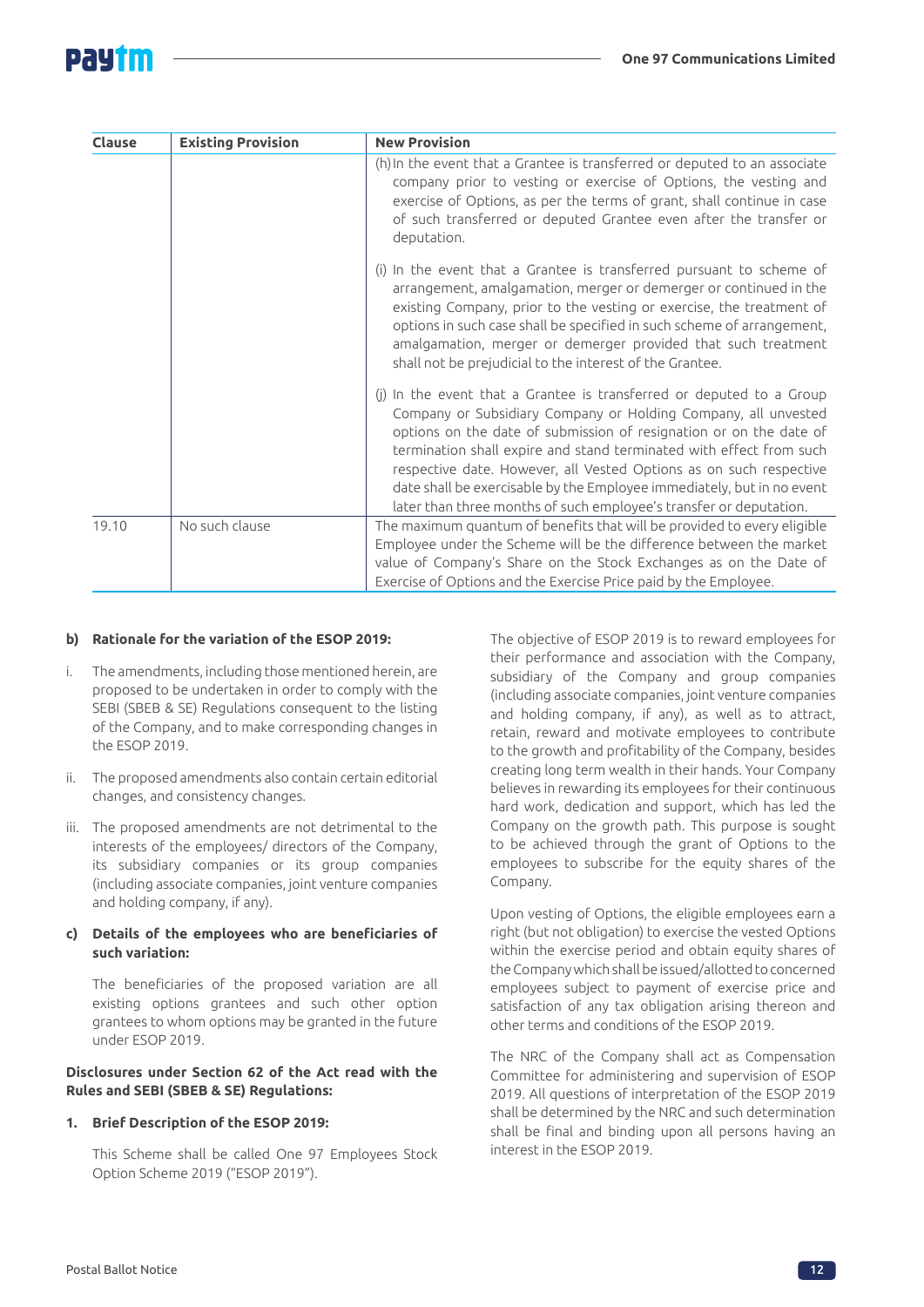### **2. Total number of Options to be granted under the ESOP 2019:**

The maximum number of employee stock options that may be granted by the company post its IPO under ESOP 2019 shall not exceed 46,074,758 (Forty Six Million Seventy Four Thousand Seven Hundred and Fifty Eight) options convertible into 46,074,758 (Forty Six Million Seventy Four Thousand Seven Hundred and Fifty Eight) equity shares of face value of Re. 1/- (Rupee one only) each fully paid-up, subject to corresponding adjustment for any corporate action including sub-division or consolidation of the equity shares, as may be required.

The Company had, prior to its IPO, already granted 30,602,691 (Thirty Million Six Hundred Two Thousand Six Hundred Ninety One) employee stock options, which are yet to be exercised by the eligible employees.

### **3. Identification of classes of employees entitled to participate and be beneficiaries in ESOP 2019:**

- a. an employee as designated by the Company, who is exclusively working in India or outside India; or
- b. a Director of the Company, whether a whole time director or not, including a non-executive director who is not a promoter or member of the promoter group (if any), but excluding Independent Director; or
- c. an employee as defined in sub-clauses (a) or (b) of a group company including subsidiary company or associate company or joint venture company of the Company, in India or outside India, or of a holding company of the Company (if any) but does not include –
	- i. an employee who is a promoter or a person belonging to the promoter group, if applicable, or
	- ii. a Director who either himself or through his relative or through any body corporate, directly or indirectly, holds more than ten percent (10%) of the outstanding equity shares of the Company.

Note: Post listing, employees of group companies (including associate companies, joint venture companies and holding company, if any) have been added to be eligible categories for ESOP 2019.

### **4. Requirement of Vesting and period of Vesting:**

The options granted shall be capable of being exercised anytime during the entire period of continuous active employment from the date of Vesting of the respective options. The options granted under ESOP 2019 would vest from the end of the first year from the grant date and will keep on vesting till the end of the fifth year as per the quantum mentioned in the Schedule below:

| <b>Particulars</b> | Date             | No. of Options |
|--------------------|------------------|----------------|
| 1st Vesting        | End of Ist Year  | 10%            |
| 2nd Vesting        | End of IInd Year | 120%           |

| <b>Particulars</b> | <b>Date</b>           | <b>No. of Options</b> |
|--------------------|-----------------------|-----------------------|
| 3rd Vesting        | End of the IIIrd Year | 20%                   |
| 4th Vesting        | End of IVth Year      | 25%                   |
| 5th Vesting        | End of Vth Year       | 25%                   |

### **5. Maximum period within which the Options shall be vested:**

Maximum period within which the Options shall be vested is 5 (Five) years from the date of grant of such Options.

### **6. Exercise Price or Pricing Formula:**

Under ESOP 2019, the exercise price for Options will be decided by the NRC. However, in any case the exercise price shall not go below the face value of equity shares of the Company.

### **7. Exercise period and process of Exercise:**

The employee stock options granted shall be capable of being exercised anytime during the entire period of continuous active employment from the date of Vesting of the respective Employee stock options. The Option will lapse if not exercised within the specified exercise period.

The Employee can exercise the vested Options, either wholly or in part, through cash mechanism after submitting the exercise application along with payment of the exercise price, applicable taxes and other charges, if any.

### **8. Appraisal process for determining the eligibility of the Employees to ESOP 2019:**

The employees of the Company, subsidiaries of the Company and group companies (including associate companies, joint venture companies and holding company, if any) of the Company, are eligible for employee stock options under ESOP 2019. The specific employees to whom the Options would be granted and the appraisal process for determining the eligibility of the employees would be determined by the NRC.

### **9. The Maximum number of Options to be granted per Employee and in aggregate:**

The maximum number of employee stock options that may be granted by the company post its IPO under ESOP 2019 shall not exceed 46,074,758 (Forty Six Million Seventy Four Thousand Seven Hundred and Fifty Eight) options convertible into 46,074,758 (Forty Six Million Seventy Four Thousand Seven Hundred and Fifty Eight) equity shares of face value of Re. 1/- (Rupee one only) each fully paid-up, subject to corresponding adjustment for any corporate action including sub-division or consolidation of the equity shares, as may be required.

Subject to the applicable laws, no Employee shall be granted, in any one year of the Company, options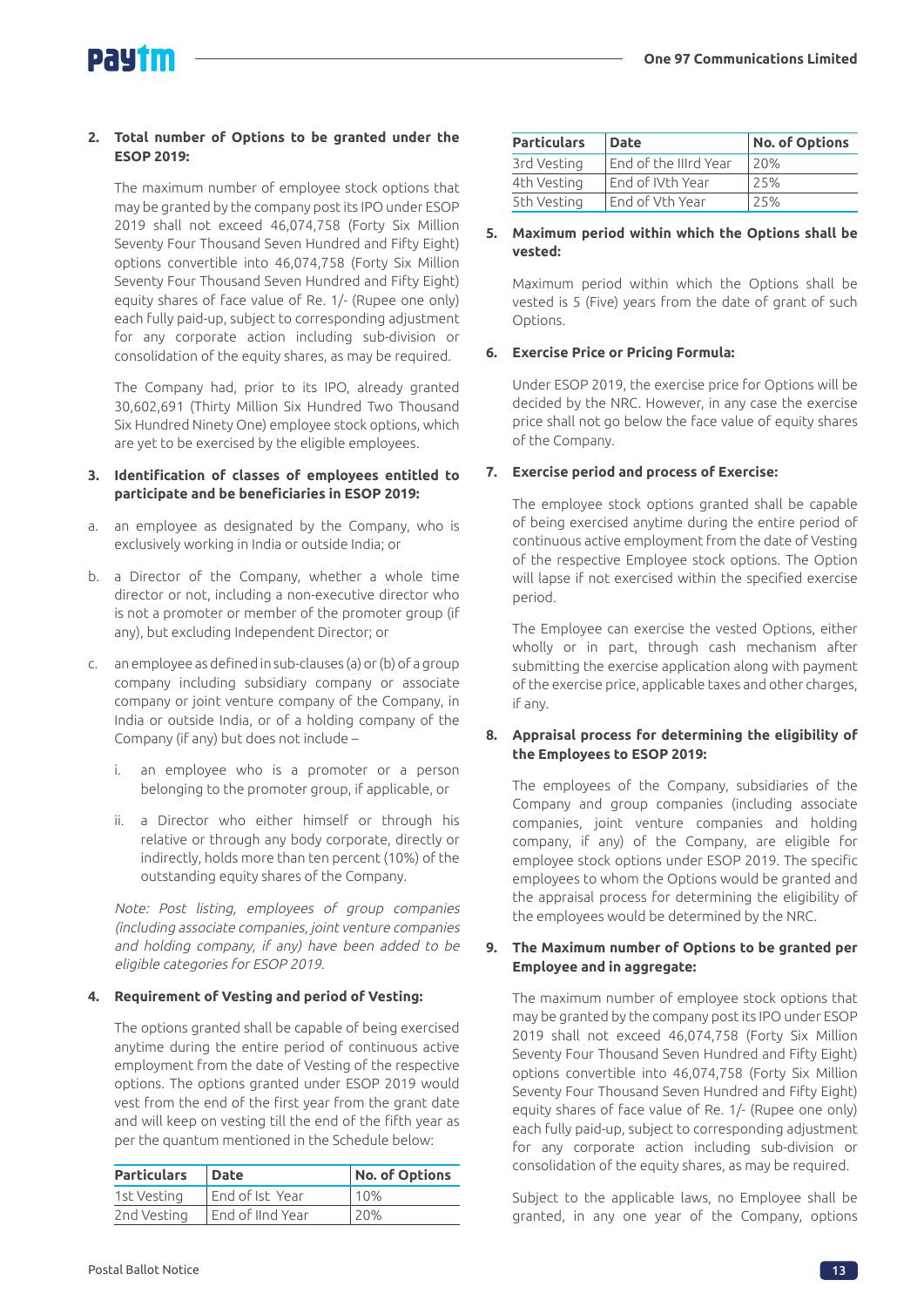to purchase more than or equaling to 1% of the outstanding issued share capital as on the date of grant (excluding outstanding Options and conversions) unless a special resolution is being passed as per applicable laws. Pursuant to the special resolution passed by the members in general meeting/postal ballot, the NRC may grant to the eligible employee(s) mentioned in such resolution, options to purchase equity shares exceeding or equal to 1% of the outstanding issued share capital as on date of grant (excluding outstanding Options and conversions).

### **10. The Maximum quantum of benefits to be provided per Employee under the ESOP 2019:**

Any benefit other than grant of Options or consequential issue of equity shares is not envisaged under the ESOP 2019. Accordingly, the maximum quantum of benefits for employees under the ESOP 2019 will be the difference between the market value of Company's Share on the Stock Exchanges as on the Date of Exercise of Options and the Exercise Price paid by the employee.

### **11. Whether the ESOP 2019 is to be implemented and administered directly by the company or through a Trust:**

The ESOP 2019 shall be implemented through direct route for extending the benefits to the eligible employees by the way of fresh allotment and will follow cash mechanism.

The ESOP 2019 shall be administered and superintended by the NRC.

### **12. Whether the ESOP 2019 involves new issue of shares by the company or secondary acquisition by the Trust or both.**

The ESOP 2019 involves Fresh issue of equity shares by the Company.

### **13. The amount of loan to be provided for implementation of the ESOP 2019 by the company to the Trust, its tenure, utilization, repayment terms, etc.:**

Not Applicable, as the ESOP 2019 is being implemented through Direct Route.

### **14. The Maximum percentage of secondary acquisition (subject to limits specified under the regulations) that can be made by the Trust for the purposes of the ESOP 2019:**

Not Applicable, as the ESOP 2019 is being implemented through Direct Route.

### **15. Statement to the effect that the company shall conform to the accounting policies specified in regulation 15;**

The Company shall comply with the applicable accounting policies as prescribed under Regulation 15 of SEBI (SBEB & SE) Regulations and other applicable laws.

### **16. The method which the company shall use to value its Options:**

Fair Value method or any other method as per applicable statutory provisions from time to time.

### **17. Statement with regard to Disclosure in Director's Report:**

As the company is adopting the fair value method, presently there is no requirement for disclosure in the director's report. However, if in future, the Company opts for expensing of share based employee benefits using the intrinsic value, then the difference between the employee compensation cost so computed and the employee compensation cost that shall have been recognized if it had used the fair value, shall be disclosed in the Directors' report and the impact of this difference on profits and on earnings per share of the Company shall also be disclosed in the Directors' report.

### **18. Period of lock-in:**

The equity shares arising out of exercise of Vested Options will not be subject to any lock - in period after such exercise.

### **19. Terms & conditions for buyback, if any, of specified securities:**

The NRC has the powers to specify the procedure and other terms and conditions for buy-back of Options granted, if to be undertaken at any time by the Company, in compliance with applicable laws.

### **20. Conditions under which option vested in employees may lapse e.g. in case of termination of employment for misconduct:**

Vested option under the ESOP 2019 may lapse if not exercised within the specified exercise period. The Option may also lapse under certain circumstances as determined by the NRC even before expiry of the specified exercise period.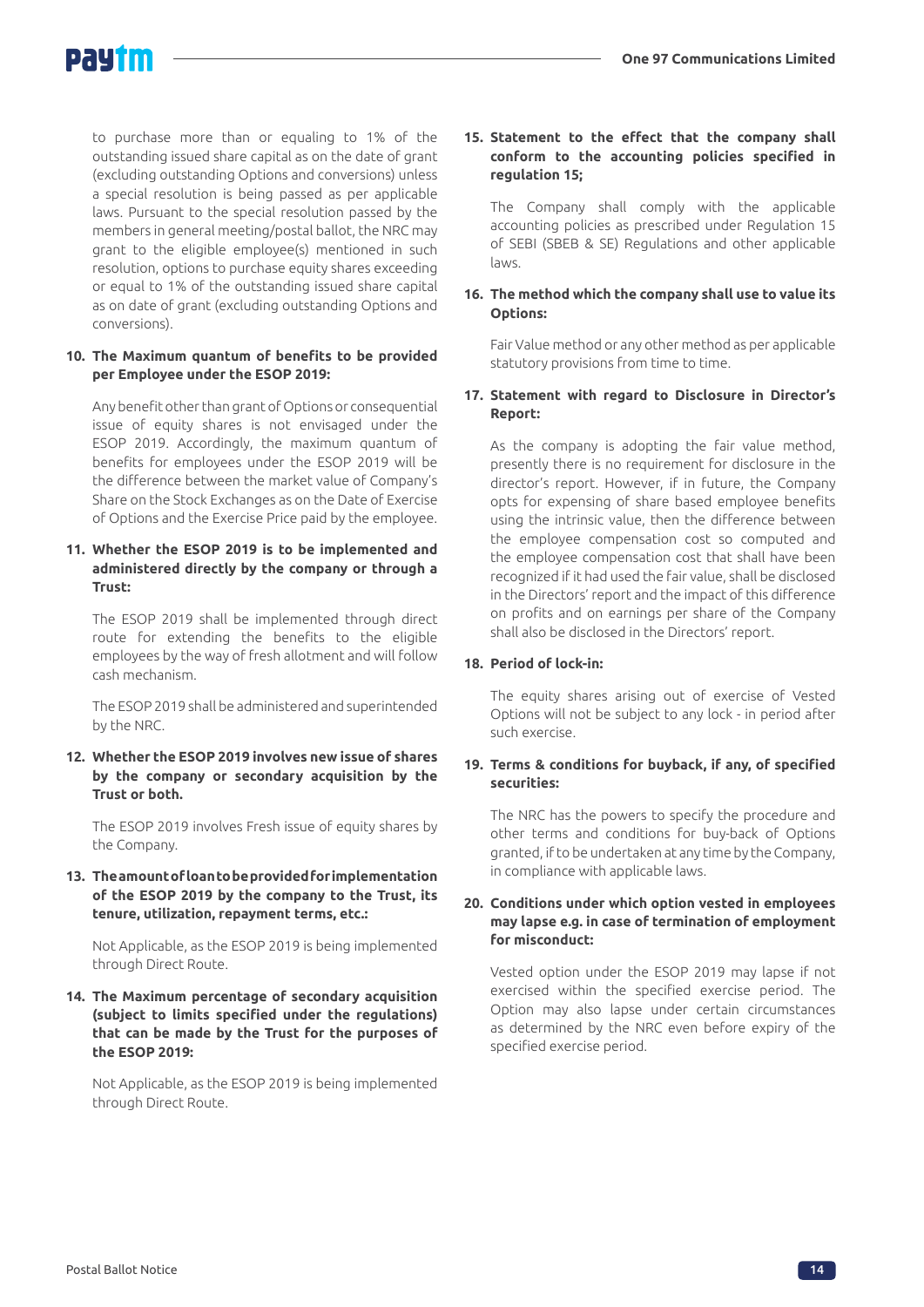### **21. The specified time period within which the employee shall exercise the vested options in the event of a proposed termination of employment or resignation of employee**

In the event of resignation or termination of Employee, all Unvested Options on the date of submission of resignation or on the date of termination shall expire and stand terminated with effect from such respective date. However, all Vested Options as on such respective date shall be exercisable by the Employee immediately, but in no event later than three months of such Employee's resignation or termination or March 31, 2022, whichever is later.

### **22. Listing:**

The equity shares to be allotted pursuant to the exercise of the stock options under ESOP 2019, shall be listed on BSE Limited and National Stock Exchange of India Limited.

The Board of Directors of the Company recommends the Special Resolution(s) set out at Item Nos. 1, 2 and 3 for the approval of the Members.

None of the Directors, Key Managerial Personnel or their relatives is, in any way, concerned or interested, financially or otherwise, in the resolutions set out in item nos. 1, 2 and 3, except to the extent of their shareholding in the Company or the employee stock options that may be offered to them under ESOP 2019.

Nehru Place, New Delhi-110019 CIN: L72200DL2000PLC108985 E-mail id: compliance.officer@paytm.com

**Registered Office: By order of the Board of the Directors** First Floor, Devika Tower, For **One 97 Communications Limited**

### **Amit Khera**

### **Company Secretary & Compliance Officer**  Membership No.: A10827

Place: Noida, Uttar Pradesh Address: B - 121, Sector - 5, Date: December 30, 2021 Noida - 201301, Uttar Pradesh